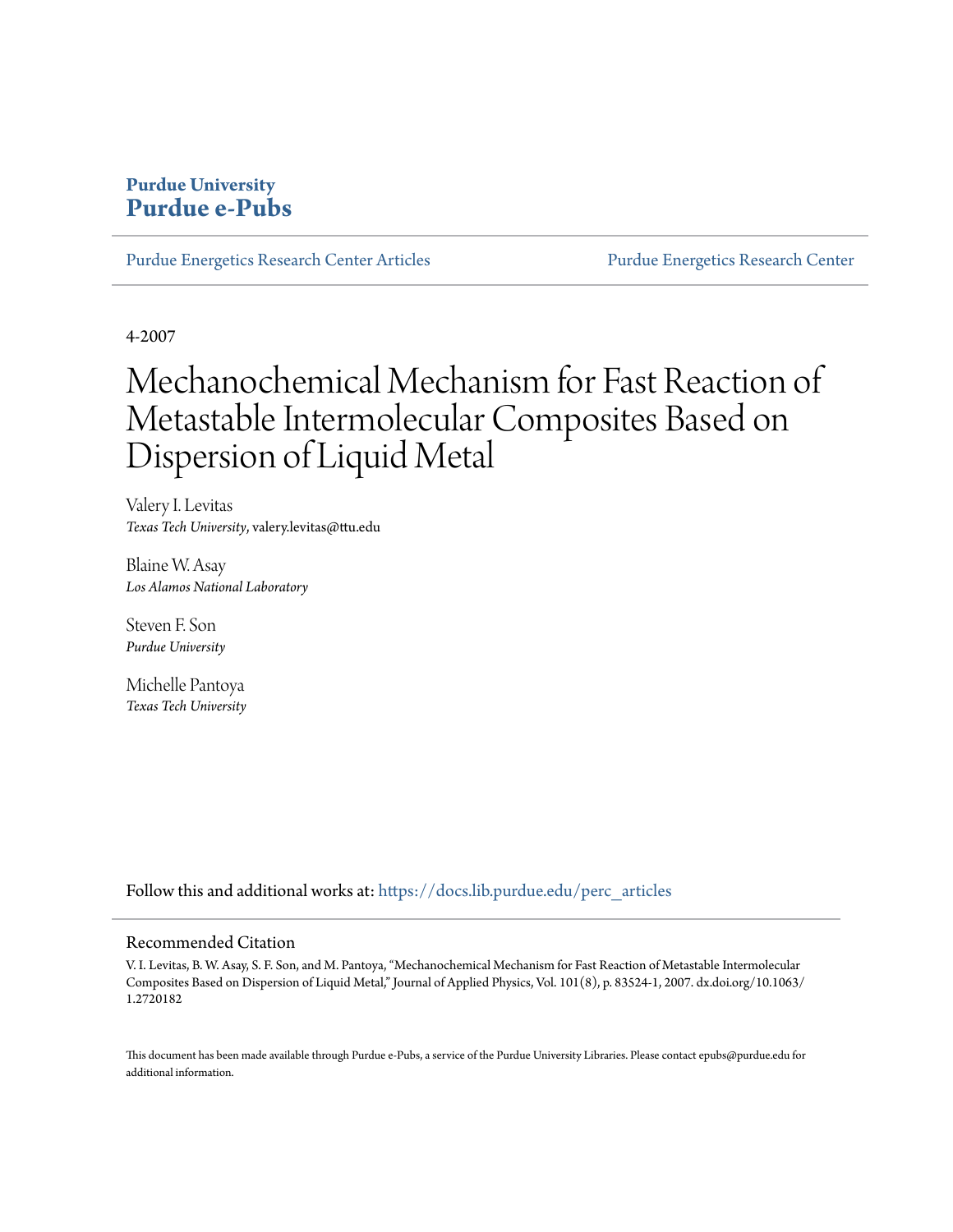# **Mechanochemical mechanism for fast reaction of metastable intermolecular composites based on dispersion of liquid metal**

[Valery I. Levitas,](http://aip.scitation.org/author/Levitas%2C+Valery+I) [Blaine W. Asay](http://aip.scitation.org/author/Asay%2C+Blaine+W), [Steven F. Son](http://aip.scitation.org/author/Son%2C+Steven+F), and [Michelle Pantoya](http://aip.scitation.org/author/Pantoya%2C+Michelle)

Citation: [Journal of Applied Physics](/loi/jap) **101**, 083524 (2007); View online: <https://doi.org/10.1063/1.2720182> View Table of Contents: <http://aip.scitation.org/toc/jap/101/8> Published by the [American Institute of Physics](http://aip.scitation.org/publisher/)

# **Articles you may be interested in**

[Melt dispersion mechanism for fast reaction of nanothermites](http://aip.scitation.org/doi/abs/10.1063/1.2335362) Applied Physics Letters **89**, 071909 (2006); 10.1063/1.2335362

[Melt dispersion versus diffusive oxidation mechanism for aluminum nanoparticles: Critical experiments and](http://aip.scitation.org/doi/abs/10.1063/1.2824392) [controlling parameters](http://aip.scitation.org/doi/abs/10.1063/1.2824392) Applied Physics Letters **92**, 011921 (2008); 10.1063/1.2824392

[Combustion velocities and propagation mechanisms of metastable interstitial composites](http://aip.scitation.org/doi/abs/10.1063/1.2058175) Journal of Applied Physics **98**, 064903 (2005); 10.1063/1.2058175

[Melt-dispersion mechanism for fast reaction of aluminum particles: Extension for micron scale particles and](http://aip.scitation.org/doi/abs/10.1063/1.2936855) [fluorination](http://aip.scitation.org/doi/abs/10.1063/1.2936855) Applied Physics Letters **92**, 201917 (2008); 10.1063/1.2936855

[Size effect on the oxidation of aluminum nanoparticle: Multimillion-atom reactive molecular dynamics simulations](http://aip.scitation.org/doi/abs/10.1063/1.4823984) Journal of Applied Physics **114**, 134312 (2013); 10.1063/1.4823984

Development of a nano- $\text{Al}/\text{CuO}$  based energetic material on silicon substrate Applied Physics Letters **91**, 113117 (2007); 10.1063/1.2785132

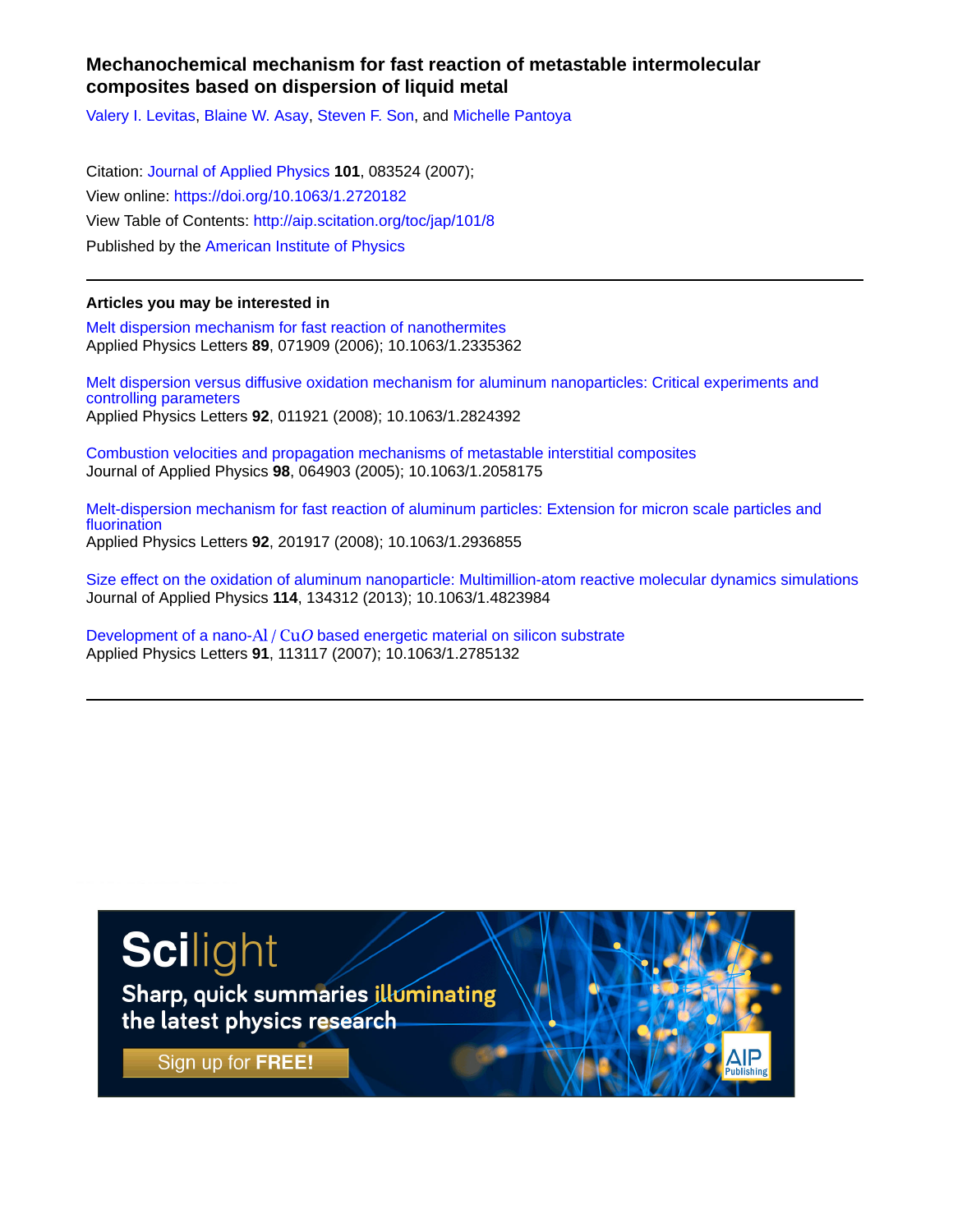# **[Mechanochemical mechanism for fast reaction of metastable intermolecular](http://dx.doi.org/10.1063/1.2720182) [composites based on dispersion of liquid metal](http://dx.doi.org/10.1063/1.2720182)**

Valery I. Levitas<sup>a)</sup> *Department of Mechanical Engineering, Texas Tech University, Lubbock, Texas 79409*

Blaine W. Asay *Los Alamos National Laboratory, Los Alamos, New Mexico 87545*

Steven F. Son

*School of Mechanical Engineering, Purdue University, 585 Purdue Mall, West Lafayette, Indiana 47907*

#### Michelle Pantoya

*Department of Mechanical Engineering, Texas Tech University, Lubbock, Texas 79409*

Received 22 September 2006; accepted 23 February 2007; published online 30 April 2007-

An unexpected mechanism for fast reaction of Al nanoparticles covered by a thin oxide shell during fast heating is proposed and justified theoretically and experimentally. For nanoparticles, the melting of Al occurs before the oxide fracture. The volume change due to melting induces pressures of 1–2 GPa and causes dynamic spallation of the shell. The unbalanced pressure between the Al core and the exposed surface creates an unloading wave with high tensile pressures resulting in dispersion of atomic scale liquid Al clusters. These clusters fly at high velocity and their reaction is not limited by diffusion this is the opposite of traditional mechanisms for micron particles and for nanoparticles at slow heating). Physical parameters controlling the melt dispersion mechanism are found by our analysis. In addition to an explanation of the extremely short reaction time, the following correspondence between our theory and experiments are obtained: (a) For the particle radius below some critical value, the flame propagation rate and the ignition time delay are independent of the radius; (b) damage of the oxide shell suppresses the melt dispersion mechanism and promotes the traditional diffusive oxidation mechanism; (c) nanoflakes react more like micron size (rather than nanosize) spherical particles. The reasons why the melt dispersion mechanism cannot operate for the micron particles or slow heating of nanoparticles are determined. Methods to promote the melt dispersion mechanism, to expand it to micron particles, and to improve efficiency of energetic metastable intermolecular composites are formulated. In particular, the following could promote the melt dispersion mechanism in micron particles: (a) Increasing the temperature at which the initial oxide shell is formed; (b) creating initial porosity in the Al; (c) mixing of the Al with a material with a low (even negative) thermal expansion coefficient or with a phase transformation accompanied by a volume reduction; (d) alloying the Al to decrease the cavitation pressure; (e) mixing nano- and micron particles; and (f) introducing gasifying or explosive inclusions in any fuel and oxidizer. A similar mechanism is expected for nitridation and fluorination of Al and may also be tailored for Ti and Mg fuel. © *2007 American Institute of Physics*. DOI: [10.1063/1.2720182](http://dx.doi.org/10.1063/1.2720182)

## **I. INTRODUCTION**

It is well-known that the reactivity of metallic particles (for example, Al, Ti, Zr, B, and Mg) strongly depends on their size. One of the ways to evaluate their reactivity is to study the combustion behavior of a mixture of metallic particles with some oxidizers (for example,  $Mo_{3}$ ,  $WO_{3}$ ,  $CuO$ ,  $Cu<sub>2</sub>O$ , and  $Fe<sub>2</sub>O<sub>3</sub>$ ) or nitridizer and flourinizer (for example, fluoropolymers such as Teflon). Reactions of such mixtures (called thermites) are relatively slow but produce high temperatures. Metallic particles are covered by a thin oxide shell, and the reaction is controlled by diffusion of the oxidizer or oxygen to the metal and metal toward the oxidizer, through a growing oxide layer [Fig.  $1(a)$  $1(a)$ ].

Metallic particles in traditional thermites are in the mi-

cron size range  $(1 - 100 \mu m)$ . When the particle diameter reduces to the nanometer range (20-120 nm), their reactivity increases by several orders of magnitude. Thus flame rates of 0.9−1 km/s can be reached (see Refs. [1–](#page-20-0)[4](#page-20-1) for low density powders of  $Al+MoO<sub>3</sub>$  and  $Al+Fe<sub>2</sub>O<sub>3</sub>$  nanocomposite powders), while for micron size thermites they are on the order of centimeters or meters per second. Ignition delay time also decreases by up to three orders of magnitude. $\overline{5}$ These very promising nanocomposite thermites are also commonly referred to as metastable intermolecular composites (MICs).

The order of magnitude of the reaction time and the temperature rise time can be estimated based on the measured value of pressure rise time at the reaction front which is  $t_f \approx 10 \mu s^3$  $t_f \approx 10 \mu s^3$ . Such a reaction time is consistent with the data in Ref. [6.](#page-20-4) The order of magnitude for the heating rate is  $10^8$  K/s which is estimated as 1000 K/10  $\mu$ s.

<span id="page-2-0"></span>a)Author to whom correspondence should be addressed; electronic mail: valery.levitas@ttu.edu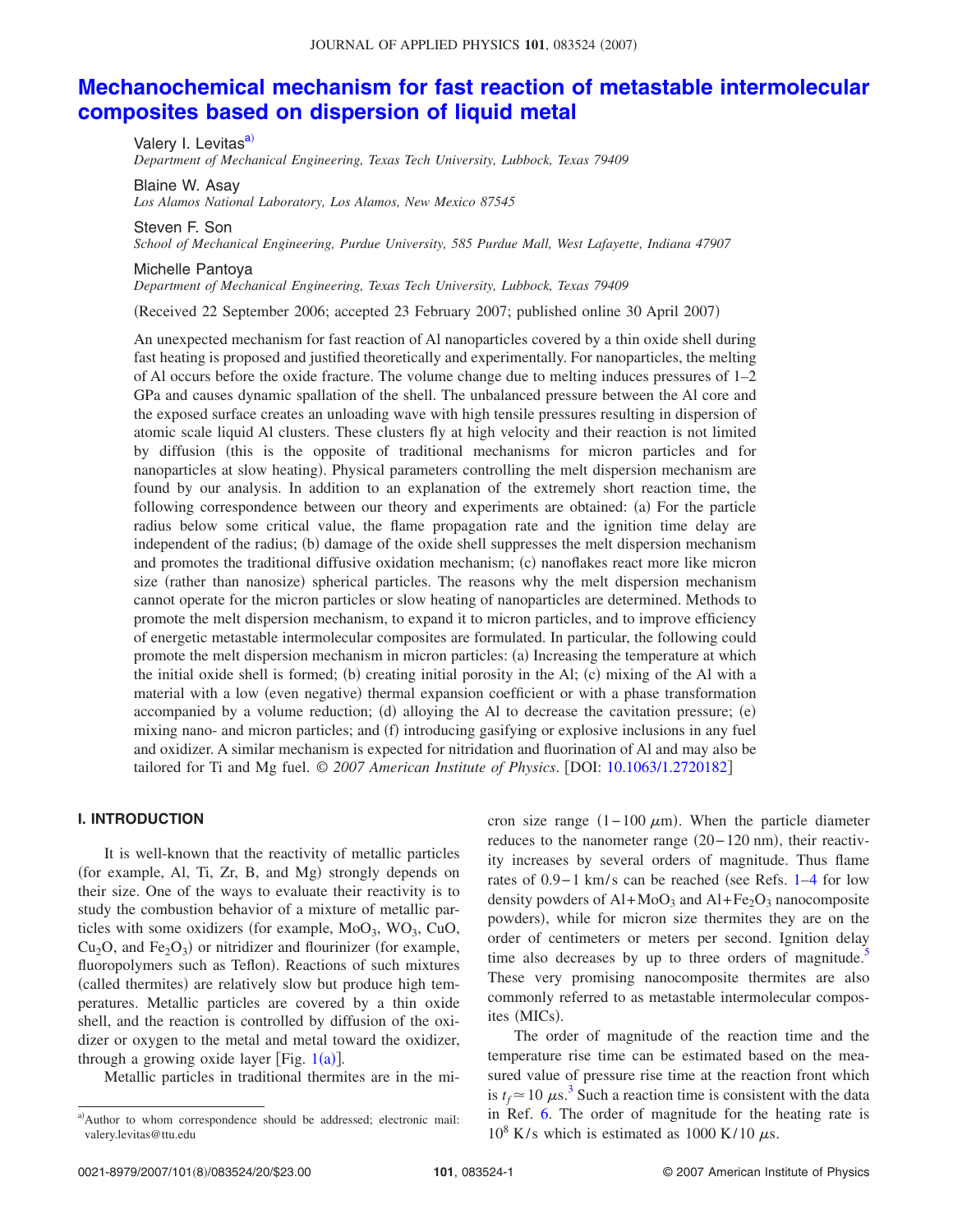

<span id="page-3-0"></span>

It is well-known that the oxidation of Al nanoparticles via a diffusion mechanism requires at least six orders of magnitude more time. The following experimental data are presented in Ref. [7:](#page-20-5) Placing the nano Al particles covered by an initial oxide shell (produced by Nanotechnologies, Inc., currently NovaCentrix, Austin, TX, the same company used in our experiments) with an average diameter of 50 nm for 1 s at a temperature of 1100 °C result in only 4% completely oxidized particles. Even keeping bare nano Al particles with an average diameter of 20 nm for 1 s at 900 °C results in only 68% completely oxidized particles. Transmission electron microscopy showed diffusive growth of the oxide shell. Since oxidation in our experiments supports flame rates up to 1 km/ s without any shocks, we may assume almost complete oxidation.

Another estimate is based on the diffusion coefficients. The self-diffusion coefficient of oxygen and Al in  $\alpha$ -alumina at 800−950 °C is at most  $D=10^{-19}$  and  $10^{-18}$  cm<sup>2</sup>/s,<sup>8</sup> the diffusion length  $l_d = 2\sqrt{Dt_f} = (2-6) \times 10^{-5}$  nm, which is 10<sup>5</sup> times smaller than the oxide shell thickness. Thus, the diffusion time  $t_f$  would have to be increased by a factor of  $10^{10}$  to obtain a reasonable diffusion length *l<sub>d</sub>*= 2−6 nm. Damage of the oxide shell due to thermal stresses accelerates diffusion, however, oxidation heals cracks fast [Fig.  $1(a)$  $1(a)$ ].

There are also other puzzles in the energetic nanocomposite materials behavior:

- (1) The flame propagation rate is observed to be independent of particle size for particles diameters *d* smaller than 80−100 nm,<sup>3</sup> while for diffusion controlled oxidation it is proportional to  $d^{-2}$ .<sup>[9](#page-20-7)</sup>
- (2) The ignition time delay is found to be independent of particle size for particle diameters *d* smaller than 120 nm; for diffusion controlled oxidation it is a power function of diameter.<sup>5</sup>
- (3) Nanoflakes did not produce higher flame propagation rates than micron spherical particles; $\frac{10}{10}$  since they have thicknesses on the order of tens of nanometers and even larger surface to volume ratios than spherical nanopar-

FIG. 1. (a) Micron-scale particles react by diffusion of aluminum and oxygen through an oxide shell, which fractures before Al melting and then heals. (b) Nanoscale particles during fast heating react by a melt-dispersionmechanism where melting of the aluminum core creates enormous pressure, the oxide shell spallates exposing the molten core and creates an unloading tensile pressure wave which disperses atomic size aluminum clusters in all directions.

ticles, it was expected that they would posses at least similar reactivity to that of nanospherical particles.

(4) The flame propagation rate for nanothermites decreases with the sample density, while for micron size thermites it behaves oppositely.<sup>11</sup>

In summary, the only known reaction mechanism based on diffusion is not applicable for MICs combustion. Finding the physical mechanism of material transport and reaction for MICs is one of the most important and challenging problems in combustion physics and chemistry.

The goal of the current paper is to formulate and justify (both theoretically and experimentally) an unexpected mechanochemical reaction mechanism [Fig.  $1(b)$  $1(b)$ ] during fast heating  $(10^6 - 10^8 \text{ K/s})$ . This mechanism resolves the above puzzles in the combustion of MICs and allows us to predict some methods to control and improve the MICs' combustion behavior. It is known that heating creates significant internal stresses due to the difference in thermal expansion coefficients of aluminum and alumina; when Al melts, the internal stresses increase significantly due to melting-induced volume change. The small thickness of the amorphous oxide shell  $(1-8)$  nm) implies that it is (almost) defect free; so its strength approaches its maximum value equal to the theoretical (ideal) strength. It was demonstrated that for Al particles with a small ratio of particle radius to oxide thickness the alumina shell fractures after melting of the Al core, while for micrometer size particles the shell fracture precedes the core melting. The combination of a large volume change during melting and a high oxide shell strength leads to very high pressures in the Al molten core of 1− 2 GPa. Fast heating and consequent pressure growth lead to the dynamic fracture of the entire alumina shell and its spallation. The complete exposure of the molten Al core with unbalanced pressure between the exposed Al surface and the internal Al droplet results in an unloading wave within the molten Al core that propagates to the particle center. An unloading wave creates a tensile pressure of the same order of magnitude that dis-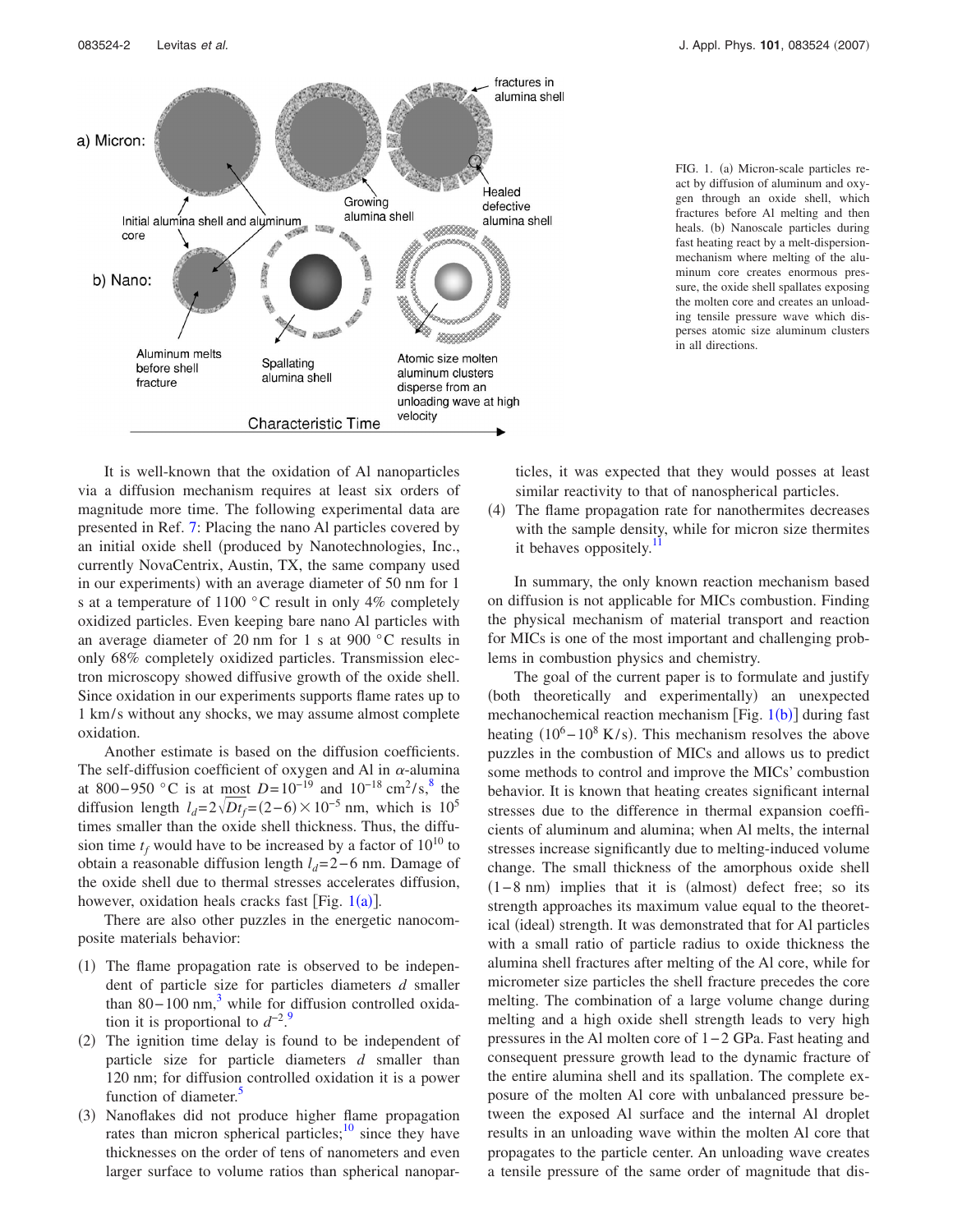perses the molten Al particle into small (atomic scale) clusters that fly at a velocity of 100− 250 m/ s. The oxidation of these very small bare Al clusters is not limited by diffusion, but is rather kinetically controlled on a near atomic scale (in contrast to traditional mechanisms). If they hit the oxidizer, they will partially penetrate it, partially spread over its surface and react, and partially reflect and react with the next oxidizer particle. Aluminum clusters may react with oxygen and nitrogen in the air or with gaseous  $MoO<sub>3</sub>$  which starts to sublimate at 973 K.

We called these mechanochemical processes the *melt dispersion mechanism*. This mechanism produces much faster reactions than diffusion and consequently much higher flame propagation speed and heating rates for the next particles. The main conditions for operation of the melt dispersion mechanism were found, as well as parameters that control it. The main controlling parameters (for example, the ratio of particle radius to oxide shell thickness, the temperature at which initial oxide shell is formed, and the cavitation pressure) are completely unexplored for reaction and flame propagation theories. Some methods to promote the melt dispersion mechanism and expand it to micron size particles, which improves the efficiency of MICs based on the developed theory are suggested in the Introduction. Our theoretical predictions are consistent with our known experimental results and resolve the above mentioned puzzles. A similar mechanism is also expected for reactions other than oxidation, for example, fluorination and nitridation of Al. Using the found controlling parameters, the melt dispersion mechanism may be tailored for other particles (for example, for Ti and Mg particles) if they are heated very quickly to a melting temperature.

Thus, the following processes are treated in our model:

- (1) Fast heating  $(10^6 10^8 \text{ K/s})$  of Al particles leading to the Al-core melting;
- (2) nanomechanics of stress development in an Al particle and oxide shell;
- (3) fracture and spallation of the oxide shell;
- (4) unloading wave propagation to the center of a particle creating tensile pressures in the melt;
- (5) cavitation and molten core dispersion.

In Sec. II, the solution of the stress determination problem in a spherical particle (consisting of a mixture of solid and liquid Al) is found and analyzed. Fracture of the oxide shell is analyzed using the maximum tensile stress criterion. It was found that for nanosize Al particle and fast heating, the major part of the Al core melts before fracture of the oxide shell, producing high pressures on the order of 1 GPa. The unloading wave created after the oxide shell spallation disperses the liquid particle. In contrast, for large particles and/or for slow heating of nanoparticles, either the oxide shell breaks before melting or slow damage to the oxide shell leads to slow flow of the liquid Al through the cracks without oxide spallation. Dependencies of the pressure within the Al core and the volume fraction of the melt necessary to fracture the oxide on the ratio of the Al particle radius, *R*, to the oxide thickness,  $\delta$ , the temperature  $T_0$  at which the oxide shell was formed, and the ultimate strength of the oxide,  $\sigma_u$ , are found; they weakly depend on the oxide thickness in the range of interest. In Sec. III, an analytical solution for the unloading and reflected wave in an Al sphere is analyzed in detail. The main features of the evolution of the tensile pressure and particle velocity distributions and their dependence of the parameters that govern the process (initial pressure and final external pressure, spallation time, particle radius, mass density, and sound speed) are found. The cavitation (fracture of liquid) criterion is formulated and the relationship between the governing parameters that lead to the cavitation and melt dispersion are determined. In Sec. IV, our previous and additional experimental data supporting our theoretical predictions and the melt dispersion mechanism are presented. In particular, the following correlations between predictions of the presented theory and experiments are obtained: (a) Extremely short reaction time; (b) for the ratio  $M = R/\delta$  of the Al sphere radius to the oxide thickness below some critical value, the flame propagation rate and the ignition time delay are independent of  $M$ ; (c) damage of the oxide shell suppresses the melt dispersion mechanism and promotes traditional diffusive oxidation mechanism; (d) nanoflakes react like micron size (rather than nanosize) spherical particles. Also, our experimental data are consistent with the ultimate strength of the oxide being equal to the theoretical strength of 11.33 GPa for the oxide thickness at least up to 7.7 nm. In Sec. V, the main conditions for the melt dispersion mechanism are formulated and methods of controlling and promoting this mechanism are suggested: (a) Increasing the temperature at which initial oxide shell is formed; (b) creating initial porosity in the Al; (c) mixing of Al with material with a low (even negative) thermal expansion coefficient or with a phase transformation accompanied by a volume reduction; (d) alloying Al to decrease the cavitation pressure; (e) mixing of nano- and micron particles; and (f) introducing gasifying or explosive inclusions in any fuel and oxidizer. Section VI contains the concluding remarks. In the Appendices, the main equations describing stresses in a two-layered sphere as well as thermal conductivity and wave propagation in a spherical particle are derived. Note that the first report on the melt dispersion mechanism was published in our short letter.<sup>12</sup> In the current paper, much more detailed theoretical and experimental justifications of the melt dispersion mechanism are presented and methods to control the mechanism are suggested.

# **II. INTERNAL STRESSES AND OXIDE SHELL SPALLATION**

#### **A. Small particles and fast heating**

Internal stresses for a large particle covered by an oxide layer have been determined in Refs. [13](#page-21-3) and [14.](#page-21-4) The effect of surface tension was neglected; the criterion of maximum shear stress was used, which describes well plastic flow but is not suitable for brittle fracture. Here we determine stresses for small particles (i.e., take surface tension into account), apply the criterion for brittle fracture, explore oxide thickness dependence on the strength of the shell and use our results to justify our proposed rapid oxidation mechanism. To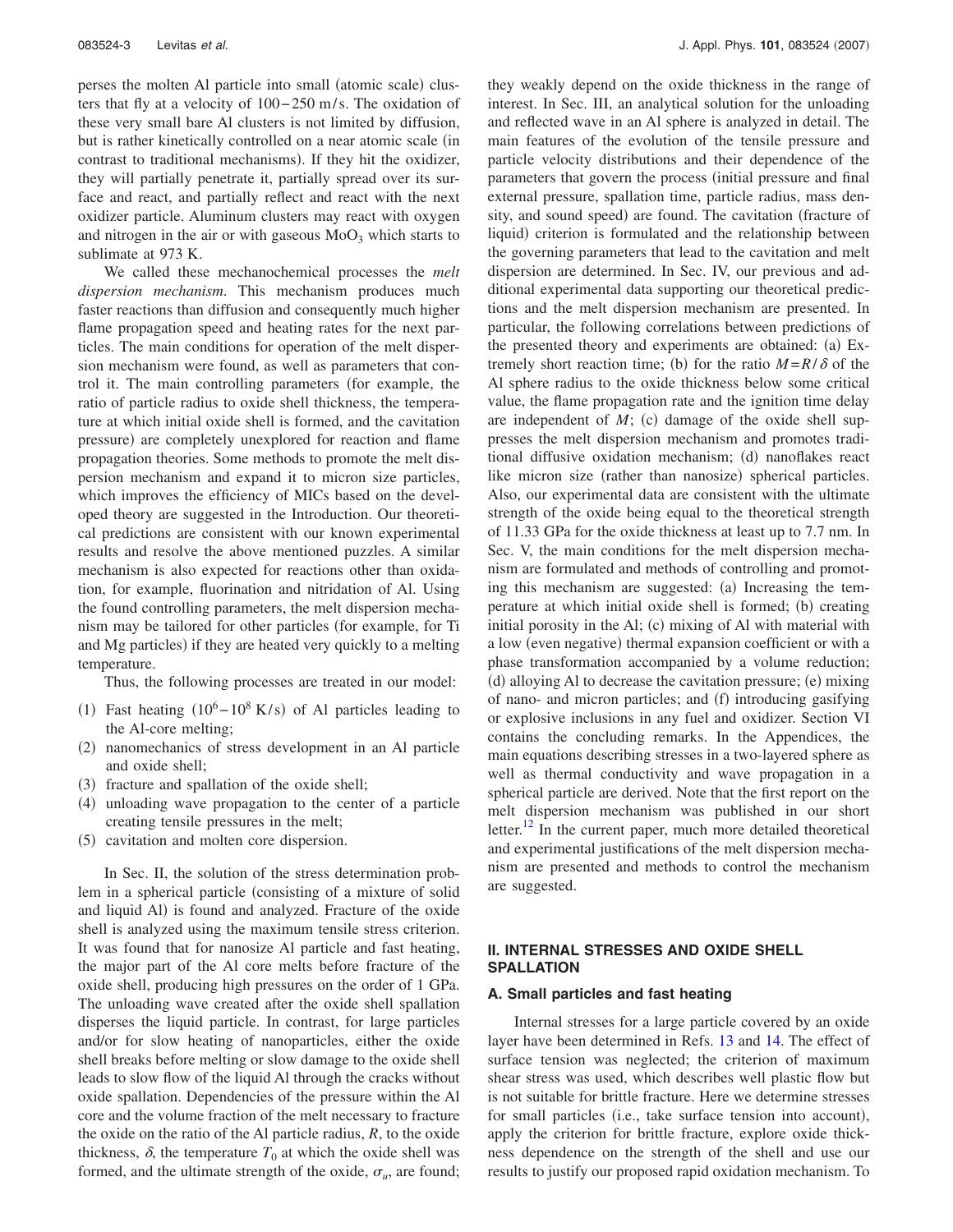TABLE I. Material parameters at melting temperature  $T = T_m$  (Ref. [12](#page-21-2)).

<span id="page-5-3"></span>

|       |       |       | $K_1^s$ $K_1^m$ $K_2$ $G_2$ $\alpha_1^s$ $\alpha_1^m$ $\alpha_2$                              |  |                                                                                                               | $\Gamma$ $\rho_1^s$ $\rho_1^m$ |  |
|-------|-------|-------|-----------------------------------------------------------------------------------------------|--|---------------------------------------------------------------------------------------------------------------|--------------------------------|--|
| (GPa) | (GPa) | (GPa) | (GPa) $(10^5 \text{ K}^{-1})$ $(10^5 \text{ K}^{-1})$ $(10^5 \text{ K}^{-1})$ $\varepsilon^m$ |  | (GPa nm) $(kg/m^3)$ $(kg/m^3)$                                                                                |                                |  |
|       |       |       |                                                                                               |  | 71.1 41.3 234.8 149.5 3.032 4.268 0.778 0.02 1.05 2530 2380                                                   |                                |  |
|       |       |       |                                                                                               |  | (Ref. 18) (Ref. 36) (Ref. 35) (Ref. 35) (Ref. 18) (Ref. 38) (Ref. 35) (Ref. 14) (Ref. 39) (Ref. 37) (Ref. 38) |                                |  |

be consistent with the fluid dynamic study in Sec. III, the compressive stresses (pressure) and consequently strains will be considered as positive.

The internal stresses that arise due to the heating of a spherical Al particle covered by the alumina oxide shell are considered. The Al particle radius by is designated by *R* and the external radius of the shell by  $\widetilde{R} = R + \delta$ . The surface temperature of the particle varies from room temperature,  $T_r$  $= 300$  K, to the final temperature which is just above melting temperature of Al  $(T_m=933.67 \text{ K})$ , and corresponds to a fracture of the oxide shell; approximately,  $T_f \approx 1000$  K. This heating occurs during a time  $t_f = 10 \mu s$  as the flame front passes through the particle. It is shown in Appendix A that for  $R < 9$   $\mu$ m the temperature in the Al sphere is practically homogeneous because of the small size.

The reason for the appearance of internal stresses is a difference in inelastic strains  $\varepsilon_2^i - \varepsilon_1^i$ ; the subscript 1 for aluminum and 2 for the alumina are used. Surface tensions at the aluminum-alumina interface,  $\Gamma_1$ , and between Al<sub>2</sub>O<sub>3</sub> and gas that appears during the reaction (or air),  $\Gamma_2$ , cause jumps in pressure. They are taken into account as the boundary condition at  $r = \overline{R}$  ( $p_2 = 2\Gamma_2/R + p_g$ ) and jump condition at  $r = R$  ( $p := p_1 = p_2 + 2\Gamma_1/R$ ), where  $p_g$  is the pressure of the gas;  $p_2$  is the radial stress in the oxide shell; and the symbol := means "equal by definition." Displacements across the interface  $r = R$  are continuous. The Al sphere consists of a mixture of melt (the volume fraction  $f$ ) and solid material. Pressure in the Al sphere, *p*, and maximum tensile hoop stresses in the alumina oxide shell at  $r=R$ ,  $\sigma_h$ , can be found from developing the corresponding solution of the elasticity theory<sup>15</sup> (see Appendix B)

<span id="page-5-0"></span>
$$
p = \frac{12(m^3 - 1)(\varepsilon_2^i - \varepsilon_1^i)G_2K_1K_2}{H} + \frac{2K_1(4G_2 + 3m^3K_2)\Gamma_1}{RH} + \frac{(2\Gamma_2 + p_gR)m^2K_1(4G_2 + 3K_2)}{RH},
$$
\n(1)

<span id="page-5-1"></span>
$$
\sigma_h = -\frac{6(m^3 + 2)(\varepsilon_2^i - \varepsilon_1^i)G_2K_1K_2}{H} + \frac{4(m^3 + 2)G_2K_2\Gamma_1}{RH} + \frac{(2\Gamma_2 + p_gR)m^2(-2G_2K_1 + 3(2G_2 + K_1)K_2)}{RH},
$$
 (2)

where  $m = \frac{\overline{R}}{R} = 1 + \frac{\delta}{R} = 1 + \frac{1}{M}$ , *G*, and *K* are the shear and bulk moduli,  $K_1 = fK_1^m + (1 - f)K_1^s$  is the bulk modulus of the Al melt-solid mixture, subscripts *s* and *m* are for the solid and melt phases, and strain  $H = 3m^3 K_1 K_2 + 4G_2(K_1)$  $+(m^3-1)K_2$  $+(m^3-1)K_2$  $+(m^3-1)K_2$  $+(m^3-1)K_2$ ). Equations (1) and (2) generalize known equations found in Ref. [15](#page-21-5) for the case when interface energy is important, i.e., for nanoparticles. Inelastic strains can be presented in the form

<span id="page-5-2"></span>
$$
\varepsilon_{1}^{i} = -(\alpha_{1}^{s}(T_{m} - T_{0}) + (1 - f)\alpha_{1}^{s}(T - T_{m}) + f\alpha_{1}^{m}(T - T_{m}) + f\varepsilon^{m});
$$
  
\n
$$
\varepsilon_{2}^{i} = -\alpha_{2}(T - T_{0}),
$$
\n(3)

where  $\alpha$  is the linear thermal expansion coefficients,  $T_0$  is the temperature at which the oxide shell was formed on the Al particle (i.e., the temperature at which internal thermal stresses are zero), and  $3\varepsilon^{m}$  is the volumetric expansion during the melting of Al. The first term in  $\varepsilon_1^i$  is the thermal expansion of solid Al at the melting temperature, the second and the third terms are the thermal expansion of the metastable solid phase and liquid starting with the melting temperature, and the last term is the linear expansion due to melting. Equation ([3](#page-5-2)) is also correct below  $T_m$  for  $f=0$  and above  $T_m$  for  $f=1$ . The material parameters used in calcula-tions are presented in Table [I](#page-5-3) (assuming  $\Gamma_1 = \Gamma_2 = \Gamma$ ).

## **B. Strength criterion**

We will utilize the criterion for the brittle fracture of the oxide shell:  $-σ<sub>h</sub> = σ<sub>u</sub>$ , i.e., the maximum tensile stress at the internal surface of the shell reaches the ultimate tensile strength of the oxide,  $\sigma_u$ . Note that in Refs. [13](#page-21-3) and [14](#page-21-4) the criterion of maximum shear stress,  $p - \sigma_h = \sigma_u$ , was used, which is not suitable for brittle fracture but rather for plastic flow. For large particles and  $\delta/R \ll 1$ , one obtains  $p \ll |\sigma_h|$ [see Eq.  $(7)$  $(7)$  $(7)$ ], i.e., the inaccuracy related to using a wrong criterion in Refs. [13](#page-21-3) and [14](#page-21-4) is negligible. For small particles and finite  $\delta/R$ , there is a significant difference between the two criteria.

The oxide film is in an amorphous state, diffusion through the oxide, phase transformation in the oxide, and oxide growth are neglected because of the short time,  $t_f$ =10  $\mu$ s. Ultimate tensile stress for any brittle material depends on temperature, strain rate, defects distribution, and sample size. The probability of finding defects (vacancies, voids, and cracks) in the oxide shell sharply reduces with the reduction of the oxide shell volume. For an amorphous oxide shell of  $\delta = 1-8$  nm, significant defects can be neglected, thus the ultimate strength by definition is equal to theoretical (maximum possible) strength of alumina,  $\sigma_{\text{th}}$ . High resolution transmission electron microscopy in Ref. [16](#page-21-6) does not show significant defects, however, in Ref. [17](#page-21-7) the oxide shell is quite porous. The defectness of the shell crucially depends on the technology of the particle synthesis process. Also, in Ref. [17](#page-21-7) the oxide was partially amorphous and partially crystalline rather than fully amorphous. We suspect that during particle synthesis or sample preparation for transmission electron microscopy, a partial transition from amorphous to crystalline phase occurred; this transition is accompanied by an 18% volume reduction (see, for example, Refs. [19](#page-21-8) and [20](#page-21-9))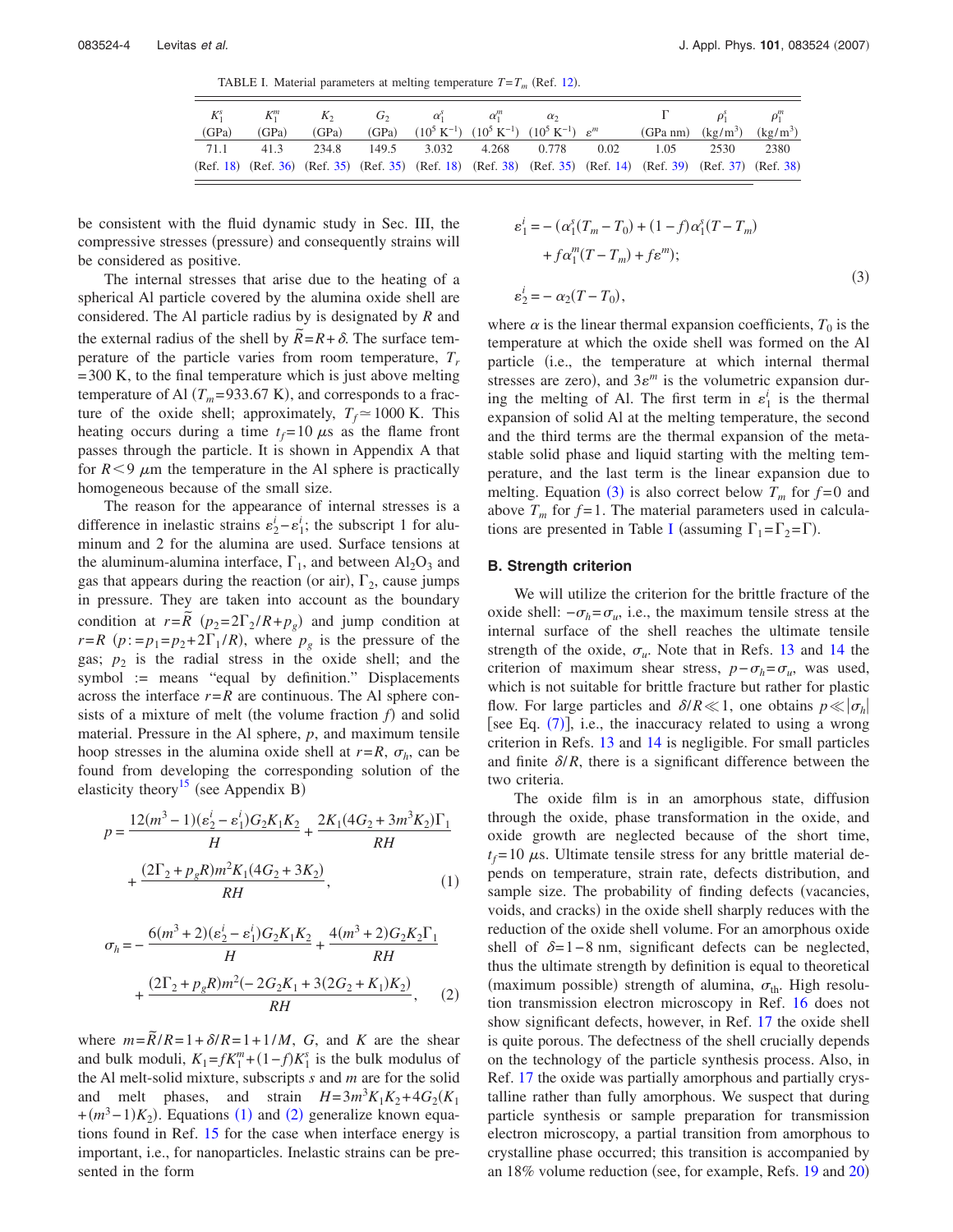<span id="page-6-0"></span>

FIG. 2. Pressure  $p_0$ (GPa) in Al particle at the instant of fracture of oxide shell as a function of  $M = R / \delta$  for various values of ultimate strength  $\sigma$ . (shown near the curves);  $\delta = 2$  nm (all curves are almost independent of  $\delta$  for  $2 < \delta < 10$  nm). (a) Temperature at which initial oxide shell is formed is  $T_0$ = 300 K; (b)  $T_0$ = 450 K; (c)  $T_0$  $= 600 \text{ K}$ ; (d)  $T_0 = 800 \text{ K}$ . The upper line common for all curves, corresponds to fracture at complete melting,  $f = 1$ .

and huge tensile stresses (and corresponding pressure in Al core) which cause the porosity. Indeed, x-ray study of the lattice strain in Ref. [17](#page-21-7) determined the compressive strain between (111) planes of 0.017 (which was called small). Corresponding volumetric strain is a sum of three of the same strains between three mutually orthogonal (111) planes, i.e., it is 0.051. Multiplying this strain by the Al bulk modulus at room temperature,  $K=75.2$  GPa,<sup>18</sup> we obtain large internal pressure in Al of 3.84 GPa, which can be sustained by a porous oxide shell at room temperature and a specific loading caused by transformation in oxide.

For crystalline materials, the ideal strength is  $\sigma_{\text{th}}$ =(1/20 – 1/10)*E* (Ref. [21](#page-21-16)) but to avoid an overestimate we will take  $\sigma_{\text{th}}=E_2 / 30= 11.33 \text{ GPa}$ , where  $E_2$  $= 9K_2G_2/(3K_2+G_2) = 340$  GPa is the Young's modulus (see Table [I](#page-5-3)). For amorphous materials there are no such universal estimates. To be on the safe side in our predictions, we will consider much smaller oxide strength  $\sigma_u$  as well. We will also find in Sec. IV that  $\sigma_u = \sigma_{\text{th}}$  provides the best fit to the experiments.

For  $\sigma_u = E_2 / 30$ , elastic strain  $\sigma_u / E_2 = 1/30$  is reached during time  $t_f$ , i.e., the strain rate is very high  $(3.33)$  $\times$  10<sup>4</sup> s<sup>-1</sup>). If the oxide shell contains only a few defects, the shell's strength is lower than for the defect free case; but the defect containing shell's strength will increase with increasing strain rate significantly[.21](#page-21-16) For very fast loading close to the theoretical strength, a fracture from pre-existing defects does not have time to propagate and homogeneous defect nucleation throughout the entire volume and spallation is the main fracture mechanism. Also, in a 2–10 nm thick shell, stress concentration due to defects in orders of magnitude smaller because of image stresses from the alumina surface. In Ref. [14](#page-21-4) the ultimate strength of alumina was evaluated using the fracture mechanics theory. For a 1 nm long crack the ultimate strength at 660 °C was found to be 12.63 GPa which is larger than our estimate for the theoretical strength,

11.33 GPa. Molecular dynamics simulations in Refs. [22](#page-21-17) and [23](#page-21-18) show that the oxide shell is able to sustain an internal pressure of 1− 2 GPa, which corresponds to the pressure range in this study, see Fig. [2](#page-6-0) (despite the fact that alumina shell possessed 75% of its bulk density, i.e., had 25% voids).

Importantly, fracture and spallation occurs throughout the entire oxide shell due to the lack of significant stress concentrators and fast loading. Even at slow heating, pressures of 0.13−0.25 GPa in the melt were recorded experimentally for a thick shell before melting. $24$  (We believe that the actual pressure in Ref. [24](#page-21-19) is approximately three times higher, because linear rather than volumetric strain was used in Ref. [24](#page-21-19) to estimate pressure.)

#### **C. Parametric study of the oxide fracture**

The tensile hoop stress  $\sigma_h$  in Eq. ([2](#page-5-1)) grows with the increase of volume fraction of melt *f*. Then for some critical value of  $f = f_f$ , the fracture condition  $-\sigma_h = \sigma_u$  is met. We obtained from Eq. ([2](#page-5-1)) and from the fracture condition  $-\sigma_h$  $=\sigma_u$  the value of the volume fraction of melt,  $f_f(\sigma_u, M, \delta, T_0)$ , that cause the fracture of the oxide shell, where  $M = R/\delta = 1/(m-1)$  (Fig. [3](#page-7-0)). We assume  $p_g = 0$  and that melting occurs at  $T_m$  even at such a fast heating and will use  $T=T_m$  below. The high energetic solid Al-amorphous alumina interface serves as a perfect melt nucleation site (since its energy is higher than that for the liquid Al-alumina interface), so melt nucleation is barrierless. After nucleation, the solid-liquid interface propagates to the center. It continues to propagate after the fracture of the shell, however, since for small overheating the interface velocity is small in comparison with the sound velocity in Al of  $4166$  m/s, we will neglect this small increase in the melt volume fraction. Data on the effect of the particle size and internal pressure on the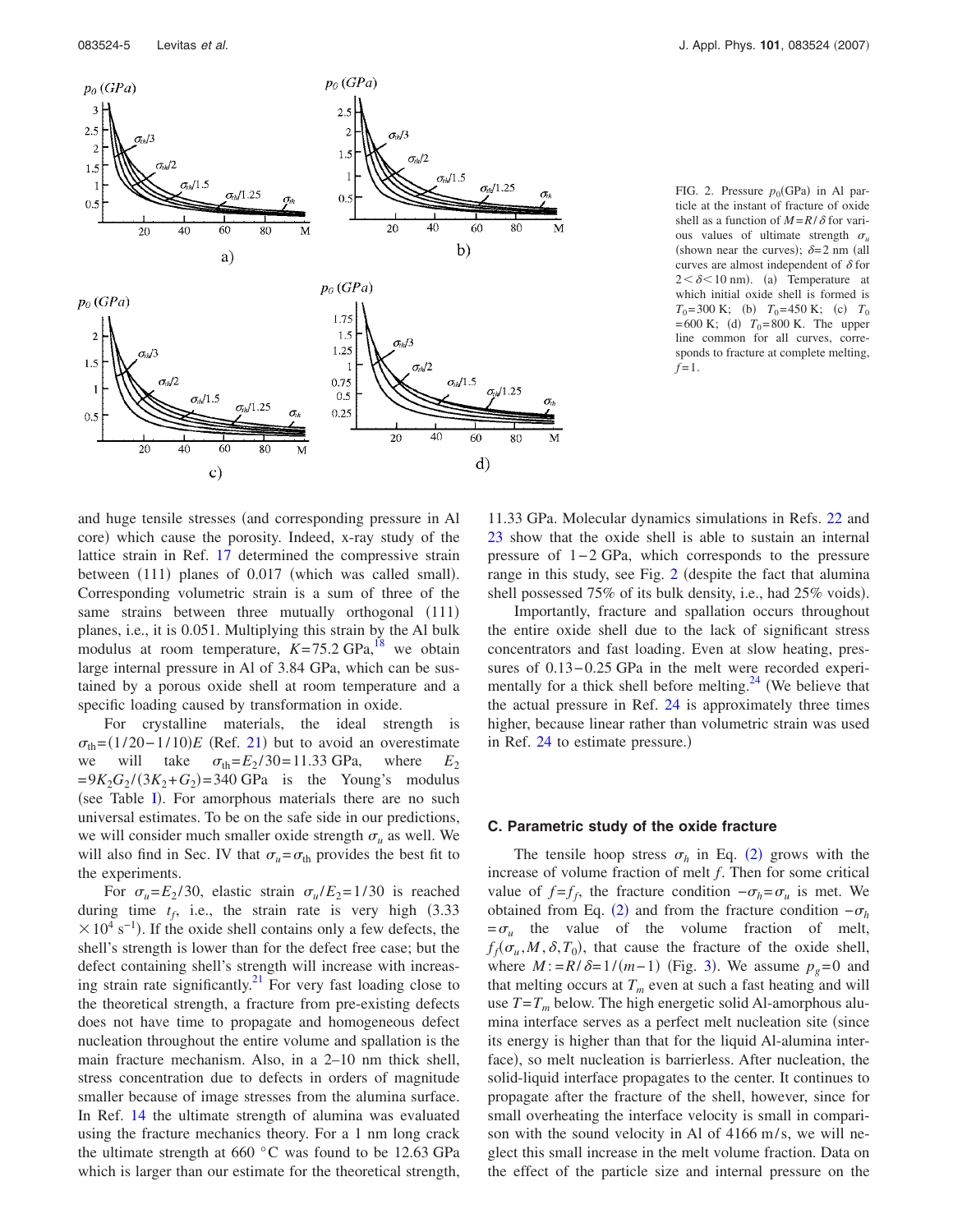<span id="page-7-0"></span>

FIG. 3. Volume fraction of melt necessary for fracture of oxide shell  $f_f$  as a function of  $M = R/\delta$  for various values of ultimate strength  $\sigma_u$  (shown near the curves);  $\delta = 2$  nm (all curves are almost independent of  $\delta$  for  $2 < \delta < 10$  nm). (a)  $T_0 = 300$  K; (b)  $T_0$ = 450 K; (a)  $T_0$ = 600 K; (a)  $T_0$ = 800 K. Triangles represents dimensionless flame velocity  $\tilde{C}$  $= C/(1 \text{ km/s})$  versus *M* from experi-ments (Ref. [3](#page-20-3)). Squares are the relative ignition time  $\tilde{t}_{ig}$  /(100 ms) from experiments (Ref.  $\bar{5}$  $\bar{5}$  $\bar{5}$ ); two other values of  $\tilde{t}_{ig}$ , 13.84 [for  $\tilde{R} = (10-14) \mu m$ ] and 60.39 [for  $\tilde{R} = 20 \ \mu m$ ] from Ref. [5](#page-20-2) cannot be shown on the plot due to the very large values.

melting temperature are compensatory and will not be taken into account in our model. For Al nanoparticles, the melting temperature reduces with the particle size, $25$  however, it simultaneously increases with internal pressure by approximately  $55 \text{ K/GPa}^{24}$  Stresses and all related parameters depend on *m* and (due to surface energy) on *R*. It is convenient to present results in terms of  $M = R/\delta$  and  $\delta$ , since we found that a change in  $\delta$  in a range of interest  $2 < \delta < 10$  nm does not change significantly  $p$ ,  $\sigma_h$ , fracture, and the function *ffM*-, especially for relatively large *M*. For example, for  $T_0$ = 600 K and  $\sigma_u$ =9 GPa the following results are obtained: for  $\delta = 2$  nm we have  $p_0 = 1.00$  GPa and  $f_f = 0.99$  (for  $M = 20$ ) and  $p_0 = 0.50$  GPa and  $f_f = 0.74$  (for  $M = 40$ ); for  $\delta = 10$  nm we have  $p_0 = 0.93$  GPa and  $f_f = 0.94$  (for  $M = 20$ ) and  $p_0$  $= 0.46$  GPa and  $f_f = 0.72$  (for  $M = 40$ ).

Relationships  $f_f(M)$  for several values of the ultimate strength  $\sigma_u$  and several temperatures  $T_0$  are shown in Fig. [3.](#page-7-0) The melt concentration increases with a decrease in *M* (or particle radius) and with an increase in  $\sigma_u$ . For each value of the ultimate strength  $\sigma_u$  there is some critical value of *M* below which the melt concentration increases sharply; the smaller the  $\sigma_u$  the sharper the increase in the melt volume fraction. If the curve crosses the  $f_f = 0$  axis then fracture for larger *M* occurs before melting starts. The horizontal line  $f_f = 1$  for very small particles means that the fracture criterion is not fulfilled even at complete melting (in contrast to large particles, which fracture before melting). In this case oxide shell fracture and spallation occur during heating above the melting temperature, because thermal stresses continue to grow and the strength reduces with the temperature increase. Then, after oxide shell spallation, an unloading tensile pressure wave in the molten aluminum core disperses the entire liquid Al particle (see Sec. III). Similar phenomena occur when the major part of the Al core is molten.

Figure [3](#page-7-0) also shows that the increase in the temperature  $T_0$  significantly increases the volume fraction of the melt and, consequently, the probability of the occurrence of the melt dispersion mechanism.

Functions  $p_0(M)$  for the pressure in the aluminum particle at the instant of the oxide shell fracture (i.e., for  $f$  de-termined from Fig. [3](#page-7-0)) are shown in Fig. [2](#page-6-0) for various  $T_0$  and  $\sigma_{\mu}$ . They have features that are similar to the melt concentration curves in Fig. [3.](#page-7-0) Thus, the pressure in the Al core increases with an decrease of  $M$  (or particle radius) and with an increase of  $\sigma_u$ . For each value of the ultimate strength  $\sigma_u$ there is some critical value of *M* below which the pressure increases sharply; the smaller  $\sigma_u$  the sharper the increase in pressure. The upper curve that is common for the curves with different  $\sigma_u$  corresponds to complete melting of Al sphere  $(f_f=1)$ . Pressure reduces with the increasing of  $T_0$ .

For  $\sigma_u = 9.0 \text{ GPa}$ ,  $T_0 = 600 \text{ K}$ , and  $M = 20 \text{ } (\delta = 2 \text{ nm})$ , pressure at complete melting (which coincides with oxide shell fracture) is 1.00 GPa; reduction in  $\sigma_u$  reduces the value *M* for complete melting and even increases the pressure in Al. For comparison, for  $T_0 = 300$  K complete melting corresponds to  $M=11$  and  $p=1.8$  GPa; for  $T_0=800$  K we obtain  $M = 38$  and  $p = 0.53$  GPa. Consequently, our equations predict that  $T_0$  is an important parameter controlling which the melt dispersion mechanism can be produced even for large particles.

To summarize, the melting of the major part of the aluminum nanoparticle precedes the fracture of oxide film during fast heating. Pressure in the Al core is high. After fracture and spallation of the oxide shell a tensile pressure wave disperses liquid aluminum. The smaller the relative particle size of *M* (above some critical value of *M* corresponding to com-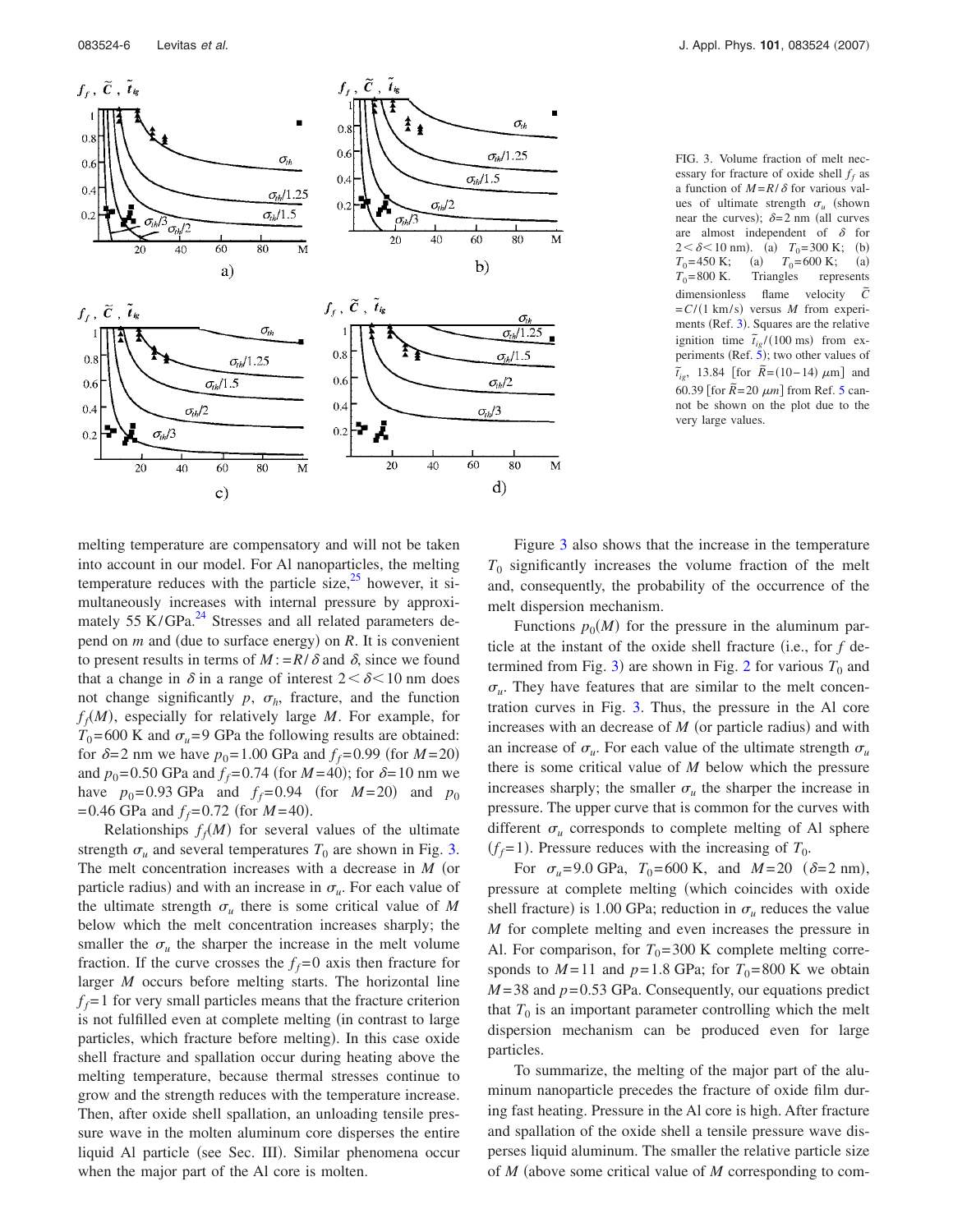plete melting), the larger portion of the aluminum core melts resulting in a higher pressure in the aluminum droplet (Figs.  $2$  and  $3$ ).

#### **D. Large particles and slow heating**

Since we consider a thin alumina layer it follows that  $\delta \ll R$  and *m*−[1](#page-5-0)= $\delta/R \ll 1$ ; we expand *p* and  $\sigma_h$  [Eqs. (1) and  $(2)$  $(2)$  $(2)$ ] in the Taylor series in *m*−1:

$$
p = \frac{36(\varepsilon_2^i - \varepsilon_1^i)G_2K_1K_2(m-1)}{H_s} + \frac{2(\Gamma_1 + \Gamma_2)}{R} + p_g, \qquad (4)
$$
  

$$
\sigma_h = -\frac{18(\varepsilon_2^i - \varepsilon_1^i)G_2K_1K_2}{H_s} + \frac{12\Gamma_1G_2K_2}{RH_s}
$$

$$
+ \frac{(2\Gamma_2 + p_gR)(3(2G_2 + K_1)K_2 - 2G_2K_1)}{RH_s},
$$

$$
H_s = K_1(3K_2 + 4G_2).
$$
 (5)

The main term in  $\sigma_h$  is independent of *m*. For pressure *p*, the term related to surface energies is also independent of *m*, while the term related to  $\varepsilon_2^i - \varepsilon_1^i$  is linear in *m*−1. Thus, for large particles the pressure is much smaller than the hoop stresses in a thin shell, while for nanoparticles they are comparable. Note that the first term in *p* is equal to the first term in  $\sigma_h$  multiplied by a factor of  $-2\delta/R$ .

For  $\delta = 2$  nm and  $R > 20$  nm the term with the surface energies in Eq. ([2](#page-5-1)) for  $\sigma_h$  at  $T=930$  K and  $T_0=300$  K (without the melting of aluminum) reduces  $\sigma_h$  by less than 5.5%. For a higher temperature, as well as during the melting of Al and for larger *R*, the contribution of surface energy is negligible. Since  $\sigma_u \gg p_g$ ,  $p_g$  can be removed from the equation for  $\sigma_h$  for any *R* and  $\delta$ . The contribution of the surface energy to the pressure increase for  $\delta = 2$  nm,  $T = 930$  K, and  $T_0$ =300 K (without the melting of aluminum) is about 9% for  $R > 14$  nm and is significant for smaller particles. However, since for large particles  $p \ll -\sigma_h$  and we will be interested in high  $T_0$ , we have to retain for  $p$  the terms containing the surface energies and the gas pressures

<span id="page-8-1"></span>
$$
\sigma_h = -\frac{18G_2K_2(\varepsilon_2^i - \varepsilon_1^i)}{4G_2 + 3K_2} = -\sigma_u,\tag{6}
$$

<span id="page-8-0"></span>
$$
p = -2\sigma_h \frac{\delta}{R} + \frac{2(\Gamma_1 + \Gamma_2)}{R} + p_g
$$
  
=  $2\sigma_u \frac{\delta}{R} + \frac{2(\Gamma_1 + \Gamma_2)}{R} + p_g \ll \sigma_u.$  (7)

Since  $\sigma_h$  is independent of  $K_1$  and geometric parameters, the fracture of the oxide film for relatively large Al particles is, in the first approximation, independent of mechanical properties of the spherical particle, interface energy and geometric parameters.

Substituting Eq.  $(3)$  $(3)$  $(3)$  into fracture criterion Eq.  $(6)$  $(6)$  $(6)$  and solving for the volume fraction of melt that causes fracture, we obtain

<span id="page-8-3"></span>

FIG. 4. Volume fraction of melt necessary for fracture of oxide shell  $f_f$  vs ultimate strength  $\sigma_u$  for various temperatures  $T_0$  (shown near the curves).

<span id="page-8-2"></span>
$$
f_f = \frac{J\sigma_u + (\alpha_2 - \alpha_1^s)(T - T_0)}{\varepsilon^m + (\alpha_1^m - \alpha_1^s)(T - T_m)},
$$
\n(8)

where  $J = (4G_2 + 3K_2)/18G_2K_2 = 0.0021$  for the elastic con-stants from Table [I;](#page-5-3) Eq.  $(8)$  $(8)$  $(8)$  is independent of geometric parameters. For  $T = T_m$  and all material parameters from Table [I,](#page-5-3) Eq. ([8](#page-8-2)) simplifies to

<span id="page-8-4"></span>
$$
f_f = -1.052 + 0.103\sigma_u + 0.001\ 127T_0. \tag{9}
$$

Function  $f_f$  versus  $\sigma_u$  for various temperatures  $T_0$  are presented in Fig. [4.](#page-8-3)

Let us consider the reasons why melt dispersion should not occur during slow heating and for large particles.

(1) For  $\sigma_u = 11.33$  GPa and  $R/\delta = 2000$ , we obtain from Eq. ([7](#page-8-0))  $p_0 - p_g = 11.5$  MPa which may not produce sufficient tensile stress in the unloading wave to disperse the solid aluminum core. For  $\sigma_u = 11.33$  GPa and  $T_0 = 300$  K, we ob- $\text{tain from Eq. (9), } f_f = 0.45 \text{ only.}$  $\text{tain from Eq. (9), } f_f = 0.45 \text{ only.}$  $\text{tain from Eq. (9), } f_f = 0.45 \text{ only.}$ 

(2) If melting of an Al nanoparticle covered by an amorphous film occurs during slow heating, $26$  low stress (strain) growth rate takes place. This will reduce the ultimate strength of the thick defect-containing oxide film (due to strong strain rate dependence) and the pressure in the particle.

(3) For slow heating and, consequently, slow loading, fracture will occur in the weakest point of the oxide at the interface with Al (rather than in the whole oxide film) and then it will propagate toward the external oxide boundary. Pressure in molten aluminum will also slowly reduce and the liquid will slowly flow through the cracks without spallation and thus dispersion of the entire film and Al as observed experimentally. $26$  Melt will be quickly covered by a new oxide film. There is some acceleration of oxidation during this process followed by traditional diffusion-controlled mechanisms for further oxidation. These results are in qualitative agreement with experiments in Ref. [26](#page-21-21) on oxide fracture of Al nanoparticles due to the melting of Al during relatively slow heating. As it will be shown in Sec. III, time during which the oxide shell fracture occurs is an important parameter to create tensile pressure in the molten Al: It has to be very short, on the order of 10 ps.

(4) During slow heating and when oxide thickness exceeds the critical value of  $\simeq$  4 nm (initially or during its growth), a phase transformation of amorphous into  $\gamma$  crystalline phase occurs in the  $Al_2O_3$ . For example, for the heating rate of 5− 10 K/min of micrometer size particles it occurs at  $T \approx 820$  $T \approx 820$  K (Refs. [19](#page-21-8) and 20) (much below the Al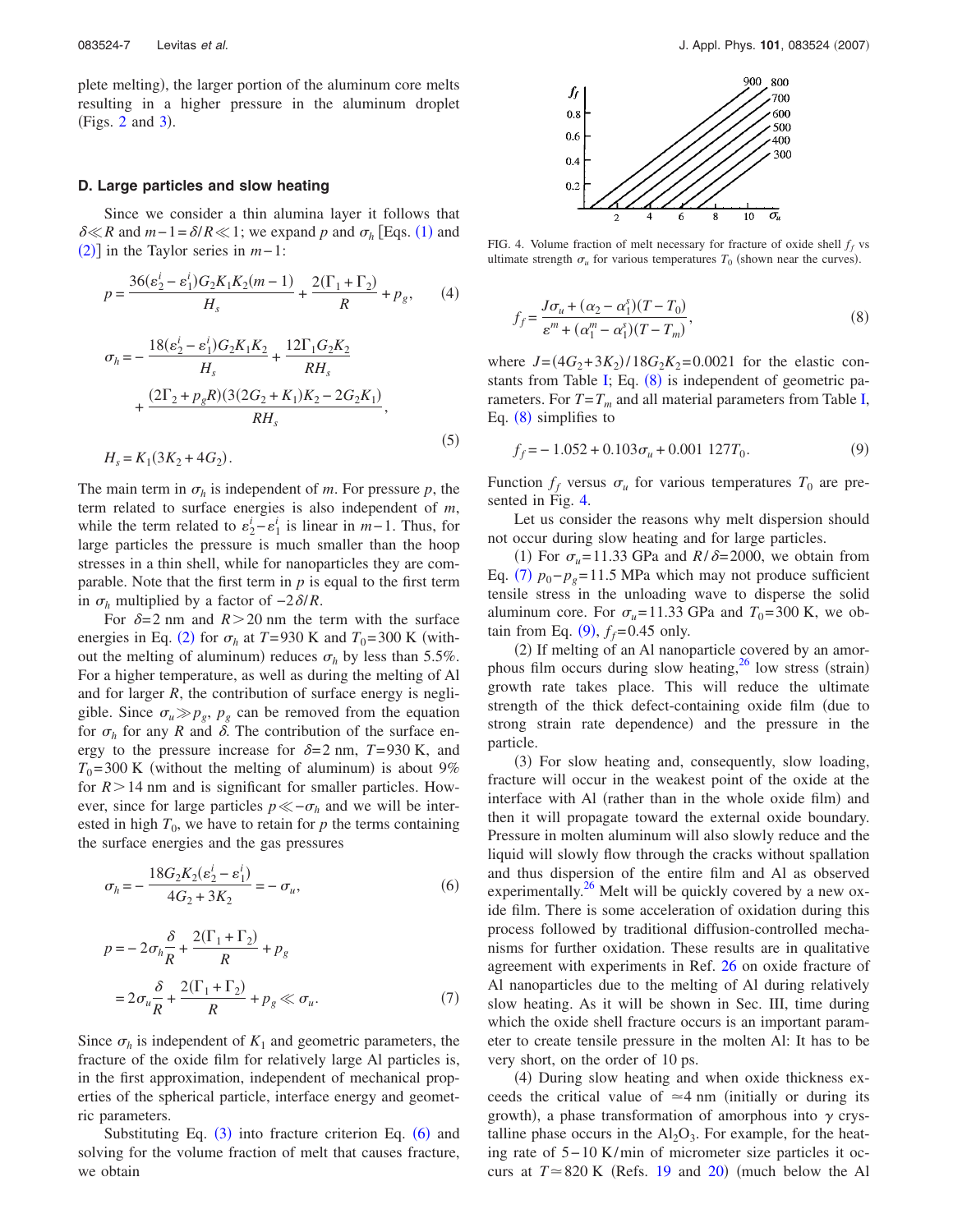melting temperature). A huge volumetric compression during this transformation 0.1818, i.e., three times larger than for the melting of Al) produces tensile hoop stresses approximately three times larger than during melting. Also, polycrystalline  $\gamma$  phase contains traditional defects (grain boundaries and dislocations) which reduce the ultimate tensile strength by up to several orders of magnitude in comparison with  $\sigma_{th}$ . The combination of high stresses and lower strength will result in the oxide fracturing at an earlier stage of trans-formation, as is observed in experiments<sup>19[,20](#page-21-9)</sup> and follows from Eqs.  $(1)$  $(1)$  $(1)$  and  $(2)$  $(2)$  $(2)$ . Oxide fracture during the transformation in alumina leads to accelerated oxidation of the bare Al until it is covered by the  $\gamma$  phase film.

Note that we neglected this transformation for fast heating because of the very short time  $t_f$  (as well as in some cases because of  $\delta$ <4 nm). Based on kinetic data in Ref. [27](#page-21-22) complete transformation time at  $T_m$  is 200 s, therefore, even for a heating time of 2 s up to  $T_m$  phase transformation can be completely neglected even for thick shells.

After phase transformation and healing of the oxide film, further heating above the melting temperature will result in a jump in inelastic strains given by Eq. ([3](#page-5-2)) with  $T_0 \approx 820$  K, i.e., in lower internal stresses than we calculated in Fig. [1.](#page-3-0) This could be favorable for increasing  $f_f$ , causing the next fracture of the film [see discussion after Eq.  $(8)$  $(8)$  $(8)$ ]. However, since the oxide layer is much thicker at the Al melting point than during the phase transformation in alumina 20 nm versus  $4 \text{ nm}$ ,  $\frac{19,20}{19,20}$  $\frac{19,20}{19,20}$  $\frac{19,20}{19,20}$  $\frac{19,20}{19,20}$  and pressure grows slowly with the increase of f, damage (nanocracks) can be initiated at the aluminumalumina interface (where the hoop stresses are the largest) and slowly propagate to the external radius of the particle. Liquid aluminum fills these nanocracks. This leads to the reduction of the Al mass within the sphere of the initial radius  $R$ , reduction of internal pressure, and slowing (arresting) the damage. Nanocracking introduces tensile volumetric stress in alumina thus decreasing  $\varepsilon_2^i - \varepsilon_1^i$  and stresses. Also, oxygen can more easily reach the thin layers of liquid Al in cracks and cause Al oxidation. This not only leads to the healing of the alumina film but also introduces additional tensile volumetric inelastic strain, again reducing pressure in Al and hoop stresses.

(5) An additional reason that may prevent the oxide fracture below Al melting during slow heating of relatively large particles is the outward diffusion of Al cations through the oxide which represents the major mechanism of the oxide film growth.<sup>19[,20](#page-21-9)</sup> Such a mass transport reduces the volume and pressure in the Al liquid particle. Indeed, there are no observations of acceleration of oxidation after Al melting  $(T>T_m)$  in Refs. [19](#page-21-8) and [20](#page-21-9) and consequently no additional fracture due to melting is expected.

(6) During fast heating allow the fracture of large particles to occur before melting (before or after the phase transformation in alumina) and the oxide shell be healed (or a new shell appear) at  $T_0 < T_m$ . This is equivalent to an increase in  $T_0$  and may lead to melting before the next fracture. If such a regime can be realized in practice, it will significantly increase the particle size for which the melt dispersion mechanism is operative. However, some events can prevent it. The oxide shell can be very defective and consequently possess low strength. Indeed, in the production of nanoparticles, one needs to use very specific parameters (temperature and oxygen content and their rate of change, as well as exposure time) to obtain a hard, defect-free (or almost defect free) oxide of homogeneous thickness. Healing of oxide film under nonoptimal conditions leads to the presence of defects (vacancies and voids), i.e., to damage. Also, new shells may be too thin at the fracture instant yielding inadequate pressure in the melt. Alternatively, fast oxidation of bare Al causes surface melting and the appearance of a thick defective oxide (amorphous or crystalline) shell which also breaks at low pressures. Much more detail and precise modeling is required to tailor this process.

# **III. WAVE PROPAGATION AND DISPERSION OF LIQUID IN AN UNLOADING WAVE**

#### **A. Problem formulation**

We consider a sphere of radius *R* that is initially in equilibrium under applied external pressure  $p_0$ . Let the pressure at the boundary  $r=R$ ,  $p_{ex}(t)$ , reduce linearly in time from  $p_0$ to the final value  $p_f$  during the time of oxide shell spallation, *ts*, after which it remains constant, i.e.,

<span id="page-9-0"></span>
$$
p_{\text{ex}}(t) = (p_0 - (p_0 - p_f)t/t_s)U(0, t_s) + p_f U(t_s, t),
$$
\n(10)

where  $U(a, b) = H(a-a)H(b-a)$  is the unit step function on the interval  $[a,b]$  [that is  $U(a,b)=1$  on the interval  $[a,b]$ and 0 outside  $[a,b]$ , and *H* is the Heaviside unit step function (i.e.,  $H(\alpha - a) = 1$  for  $\alpha \ge a$  and 0 for  $\alpha \le a$ ). Let  $c = \sqrt{K/\rho}$  be the sound velocity, where  $\rho$  is the mass density. It is useful to define an acoustic time  $t_p = R/c$ ; during this time changes at the particle boundary reach the center of the sphere. We normalize length, time, and pressure by  $R$ ,  $t_p$ , and  $p<sub>0</sub>$  respectively; all normalized parameters will be designated by a bar. Then Eq.  $(10)$  $(10)$  $(10)$  can be presented in the form

$$
p_{\text{ex}}(t) = p_0 \overline{p}_{\text{ex}}(\overline{t})
$$
  
=  $p_0 \left[ (1 - (1 - \overline{p}_f) \overline{t}/\overline{t}_s) U(0, \overline{t}_s) + \overline{p}_f U(\overline{t}_s, \overline{t}) \right].$  (11)

The sound velocity in liquid Al is  $c = \sqrt{K_1^m / \rho_1^m} = 4166$  m/s, where  $K_1^m$  and  $\rho_1^m$  are taken from Table [I.](#page-5-3) Consequently, for  $R = 41.66$  nm the acoustic time is  $t_p = 10$  ps. Molecular dy-namics simulations in Refs. [22](#page-21-17) and [23](#page-21-18) show that the formation time of the oxide shell on a bare Al surface occurs in approximately 20 ps. That is why we will consider unloading and the first reflected wave only. For rapid heating of an aluminum nanoparticle covered by a thin oxide film when the fracture of the shell occurs at the theoretical strength, we have  $t_s \ll t_p$ . Indeed, even if we consider crack propagation through the oxide shell under intense loading (which takes longer than a simultaneous fracture of the whole oxide shell), the velocity of crack propagation is of the same order of magnitude as the sound speed in alumina, *ca*, and  $t_s \approx \delta/c_a \ll t_p$ , because  $\delta \ll R$  and  $c_a > c$ . To be conservative, we take  $t_s = 0.2t_p$  as a reasonable estimate. The gas pressure which develops during the flame propagation can be esti-mated as 0.01 GPa. Maximum gas pressure in Ref. [3](#page-20-3) (corresponding to a maximum temperature of several thousand K) for a high propagation velocity regime was recorded to be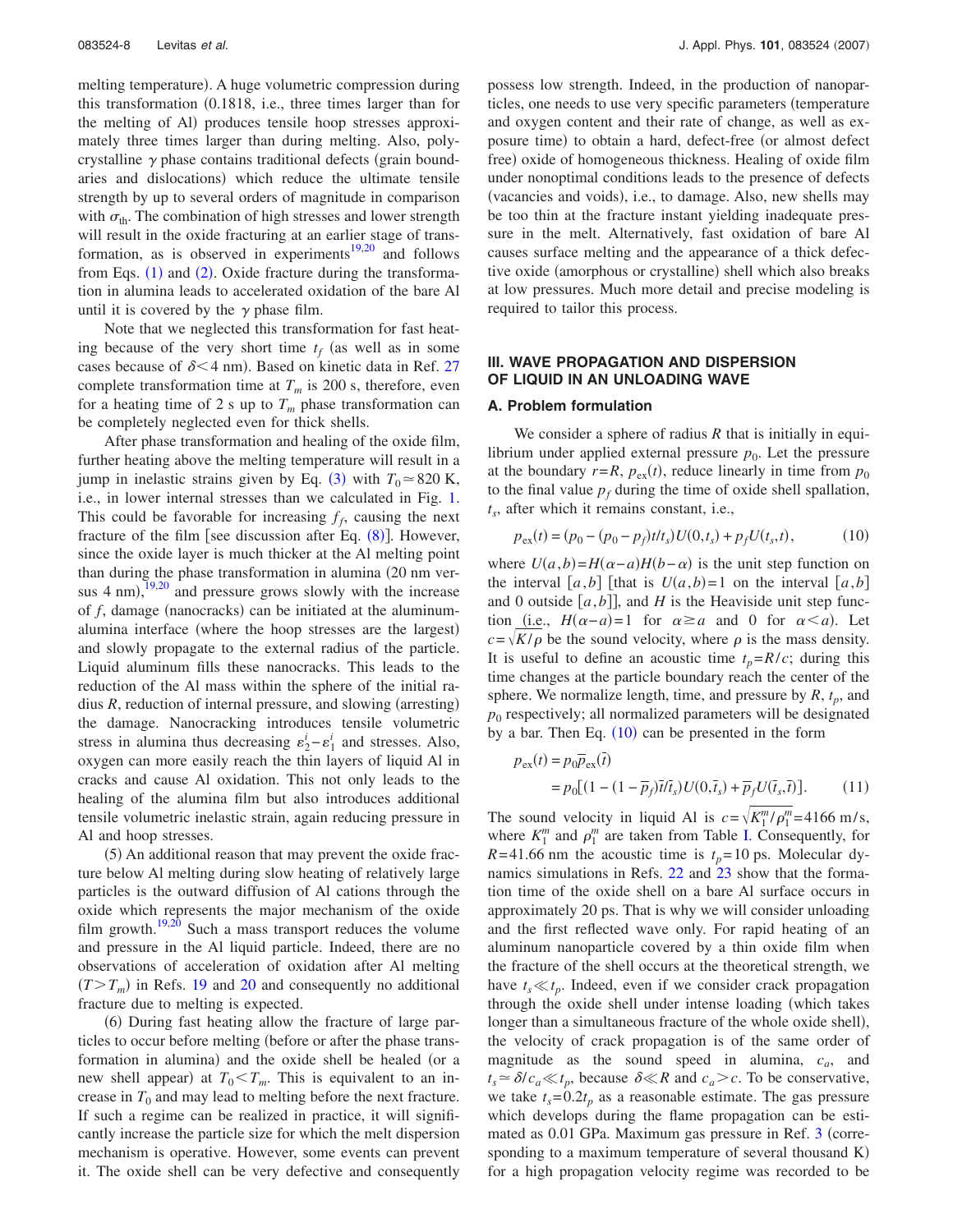<span id="page-10-0"></span>

FIG. 5. Functions  $\overline{p}_{ex}(\overline{t})$ ,  $f_{ex}(\overline{t})$ ,  $\Psi(\overline{\alpha})$ , and  $G(\overline{\alpha})$  used in the solution of the wave propagation problem.

0.018 GPa, however, at melting temperatures it should be much lower. For  $\sigma_u = 11.33$  GPa,  $\delta = 2$  nm, and  $R = 50$  nm,  $p_0$  varies between 1 and [2](#page-6-0) GPa [Fig. 2(a)] and  $p_f = 2\Gamma/R$  $+p_g \approx 0.05$  GPa. The fracture of liquid (cavitation) criterion is  $p < p_c < 0$ , where  $p_c$  is the critical tensile pressure; we can estimate  $p_c = -0.01$  to  $-1$  GPa (see below).

## **B. Analytical solution**

We found analytically the pressure and particle velocity evolutions during such a loading (see Appendix C):

<span id="page-10-1"></span>
$$
p = \frac{p_0}{\overline{r}} \left[ -\frac{1}{2} (\overline{\Psi}(\overline{r} + \overline{t}) + \overline{\Psi}(\overline{r} - \overline{t})) + \overline{p}_{ex} (\overline{t} + \overline{r} - 1) - \overline{p}_{ex} (\overline{t} - \overline{r} - 1) \right],
$$
\n(12)

<span id="page-10-2"></span>
$$
v = \frac{p_0}{\rho c \bar{r}} \left[ \frac{1}{2} (\overline{\Psi}(\bar{r} + \bar{t}) - \overline{\Psi}(\bar{r} - \bar{t})) - (\overline{p}_{ex}(\bar{r} + \bar{t} - 1)) + \overline{p}_{ex}(\bar{r} - \bar{t} - 1)) - \frac{\overline{f}_h + \overline{f}_b}{\bar{r}} \right],
$$
(13)

where functions  $\overline{\Psi}$ ,  $\overline{p}_{ex}$ ,  $\overline{f}_h$ , and  $\overline{f}_b$  are given in Appendix C and in Fig. [5.](#page-10-0)

Thus, pressure and particle velocity fields scale with  $p_0$ and  $p_0 / \rho c = p_0 / \sqrt{K \rho}$ , respectively; they depend on dimensionless parameters  $\overline{p}_f$  and  $\overline{t}_s$ . It is important that the pressure and velocity do not explicitly depend on the particle size *R*; thus wave propagation does not limit the validity of the melt dispersion mechanism to nanoparticles only. Allowing for nonlinear elasticity of the melt reduces the sound velocity *c* and increases the particle velocity without changing the pressure. We will study the effect of the parameters  $\overline{p}_f$  and  $\overline{t}_s$  on the pressure and velocity fields.

Below we will present results for  $p_0 = 1$  GPa and the above values of  $K_1^m$ ,  $\rho_1^m$ , and *c*, i.e., for  $p_0 / p_0 = 100.86$  m/s. Rescaling can be produced using Eqs.  $(12)$  $(12)$  $(12)$  and  $(13)$  $(13)$  $(13)$ .

The results on pressure and particle velocity during the wave propagation are shown in Fig. [6](#page-11-0) for  $\bar{t}_s = 0.2$  and  $\overline{p}_f$ =0.05. Pressure  $p_h$  (see Appendix C) immediately jumps into the tensile (negative) region near the boundary and the tensile region propagates to the center with the sound velocity *c*, increasing in magnitude. However, the total pressure *p* is compressive at least until  $\bar{t} \approx \bar{t}_s$ , when the region with  $p = p_f$  starts to propagate from the external surface of the sphere. For the time in the range  $\bar{t}_{s} < \bar{t} < \bar{t}_{n}$ , the region with tensile pressure *p* appears and propagates to the center of the particle; the growth in the magnitude of tensile pressure is significant (Fig. [6](#page-11-0)). The maximum tensile pressure and radial velocity correspond to the point  $\overline{r}=1+\overline{t}_s-\overline{t}$  which is reached by the minimum pressure  $(\overline{p}_f)$  point of the propagating boundary regime. Radial particle velocities during propagation are positive (i.e., from the center). For  $\bar{t} = 1$ , the maximum values of tensile pressure and velocity in the central part of the particle are as high as  $|p|=3.75$  GPa and  $v = 240$  m/s, respectively.

The tensile pressure in the central part of an Al particle continues to grow at the initial stage of wave reflection, for  $\bar{t} \leq 1 + 0.5\bar{t}_s$ . Thus, for  $\bar{t} = 1.1$ , the absolute value of the tensile pressure distribution reaches its maximum. The tensile pressure at the center is 8.5 GPa, however, velocity is zero everywhere, and no dispersion can occur. For  $\bar{t}$  > 1.1 velocity becomes negative or zero everywhere, which also cannot cause dispersion. However, for  $1 \leq \bar{t} \leq 1.1$  there is still a region where both negative pressure and positive velocity are high and can cause melt dispersion (if that did not occur as a result of  $\bar{t}$  < 1). Thus, the melt dispersion criterion is not only  $p < p_c$  (see below) but also  $v > 0$ .

For  $\bar{t}_s = 0.5$  and  $\bar{p}_f = 0.05$ , the evolution of the pressure and particle velocity distributions are presented in Fig. [7.](#page-12-0) It is qualitatively similar to the case with  $\bar{t}_s$ =0.2 but with smaller magnitude of maximum tensile pressure and velocity. Thus, for  $\bar{t}$ =1, the maximum tensile pressure and velocity in the central part of a sphere are  $|p|=0.90$  GPa and  $v = 96$  m/s, respectively. The maximum tensile pressure in the reflected wave is  $|p|=2.80$  GPa. For  $\bar{t}=1.25$  the velocity is zero everywhere, for larger  $\bar{t}$  it becomes negative or zero everywhere.

For the same conditions, however, for  $\bar{t}_s = 1$  there is no tensile pressure in the sphere for  $\bar{t}$  < 1. The results in Fig. [8](#page-12-1) are presented for the reflected wave,  $1 \leq \bar{t} \leq 1.5$ . During the initial stage of propagation of the reflected wave, tensile pressure appears with a maximum amplitude of 0.90 GPa near the center. The fracture criterion  $p < p_c = -0.1$  GPa is satisfied in the major internal part of the drop  $(\bar{r} < 0.86)$ . Velocity in the region of constant tensile pressure is zero, but increases up to  $48 \text{ m/s}$  with decreasing *r*. The dispersion of liquid droplets is still possible, but with smaller velocity. If, however, there is some delay time for the fracture of liquid, e.g.,  $\bar{t}_d$ = 0.1 – 0.5 depending on pressure, this practically will not affect melt dispersion for  $\bar{t}_s$ =0.2 and  $\bar{t}_s$ =0.5 but will make melt dispersion impossible for  $\bar{t}_s = 1$ . Indeed, the time between the appearance of tensile pressure and the violation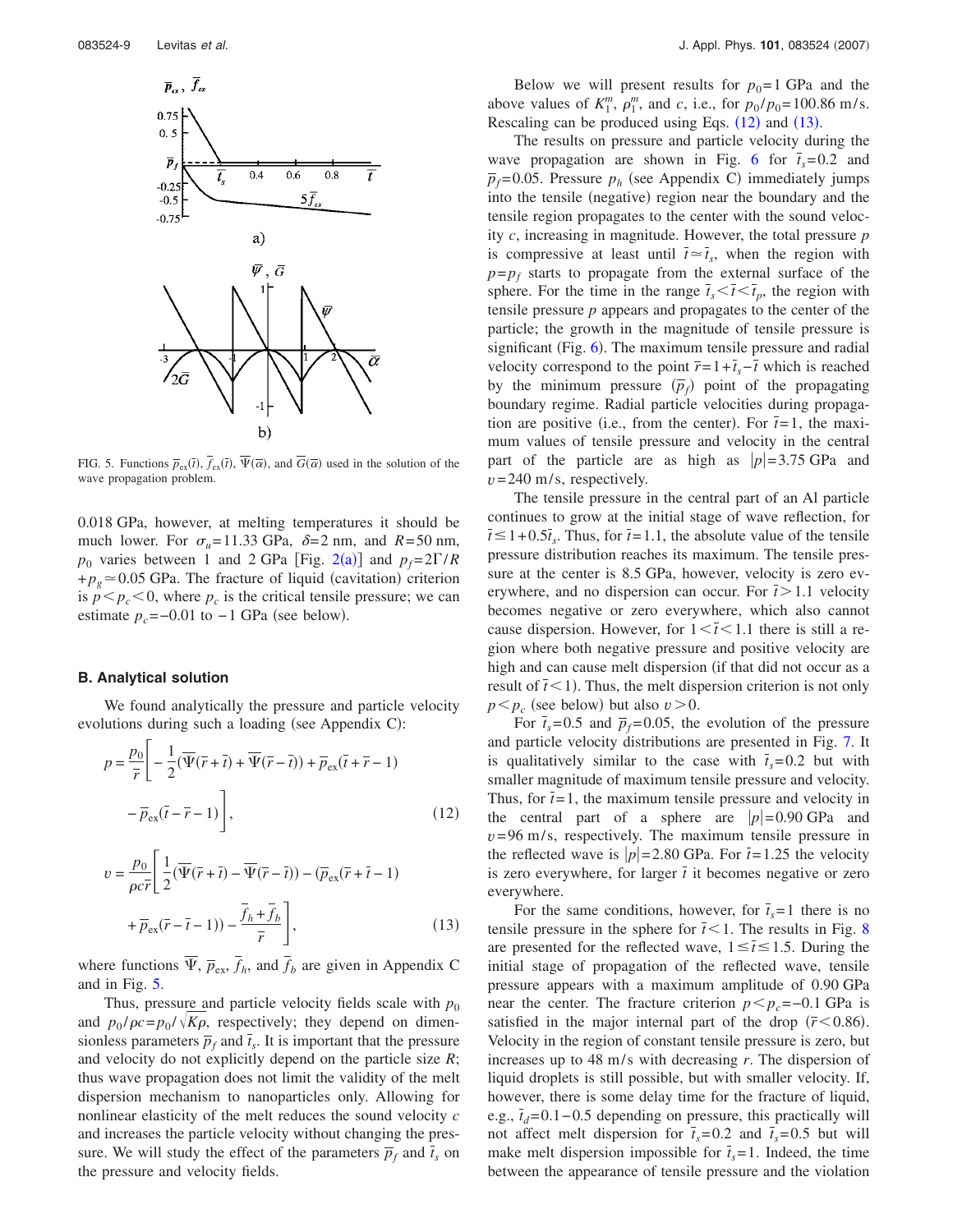<span id="page-11-0"></span>

FIG. 6. Pressure (GPa) and particle velocity  $(10^2 \text{ m/s})$  distributions in Al sphere after spallation of oxide shell at different instants of propagation of the unloading  $(a)$ - $(c)$  and reflected  $(d)$ - $(f)$ waves for  $\bar{t}_s = 0.2$ ,  $p_0 = 1$  GPa, and  $\bar{p}_f$  $t = 0.05$ : (a)  $\bar{t} = 0.6$ ; (b)  $\bar{t} = 0.95$ ; (c)  $\bar{t} = 1$ ; (d)  $\bar{t} = 1.05$ ; (e)  $\bar{t} = 1.1$ , and (f)  $\bar{t} = 1.4$ . Maximum positive velocity corresponds to  $\bar{t}$ =1; maximum tensile pressure corresponds to  $\bar{t}$  = 1.1 when velocity is zero everywhere. For  $\bar{t}$  > 1.1 the velocity is negative (to the center), i.e., melt dispersion (if would not occur for  $\overline{t}$  < 1.1) is getting impossible.

the condition  $v > 0$  is less than 0.5 $t_p$  and if we take  $\bar{t}_d = 0.5$ (because of small tensile pressure) then dispersion criterion will not be satisfied. Since  $t_d$  is independent of  $t_p$ , if the radius of Al sphere increases,  $t_p$  increases,  $\bar{t}_d$  decreases, and there are more chances that melt dispersion will occur (provided that the oxide breaks fast at  $-\sigma_h = \sigma_u$  and that the pressure in the Al is high enough). At  $\bar{t}$  = 1.5 the velocity is zero everywhere and for larger  $\bar{t}$  it becomes negative everywhere.

For  $\bar{t}_s = 1.5$ , the situation is qualitatively similar to the case of  $\bar{t}_s = 1$  (Fig. [9](#page-12-2)), i.e., tensile pressure in the Al appears in reflected wave only. The maximum tensile pressure and velocity reach 0.27 GPa and 32 m/s, respectively. The fracture criterion  $p < p_c = -0.1$  GPa and  $v > 0$  is satisfied at each time instant  $1<\bar{t}<1.75$  in a small moving layer only. At  $t = 1.75$  the velocity is zero everywhere and for larger  $t$  it becomes negative everywhere. For  $\bar{t}_s \ge 1.9$ , tensile pressure does not appear in the first unloading and reflected waves, so dispersion is impossible.

#### **C. Some general features**

Let us study some general features of the effect of the time of the pressure drop,  $\bar{t}_s$ , and the pressure on the Al sphere after the oxide shell is broken,  $\overline{p}_f$ , on the pressure and particle velocity distributions. The following general results are obtained for any  $\bar{p}_f < 1$ . The maximum tensile pressure distribution corresponds to  $\bar{t} = 1 + 0.5\bar{t}_s$ , when velocity is identically zero within the sphere. For  $\bar{t}$ =1, velocity in the central part reaches its maximum value, which is found to be

<span id="page-11-1"></span>
$$
v_m = \frac{p_0}{2\rho c} \frac{(1 - \overline{p}_f)}{\overline{t}_s},\tag{14}
$$

for the above accepted values of  $\rho$ , *c*, and  $p_0 = 1$  GPa, it is  $v_m$ =50.432(1– $\bar{p}_f$ )/ $\bar{t}_s$ (m/s). In Fig. [10,](#page-13-0) pressure distributions at  $\bar{t}$ =1 and  $\bar{t}$ =1+0.5 $\bar{t_s}$ , as well as velocity distributions at  $\bar{t}$ =1 are shown for various  $\bar{t}_s$  and  $\bar{p}_f$ =0.05; results for other  $\bar{p}_f$ are configurationally similar. Several important results can be derived from this study. For  $\bar{t} = 1 + 0.5\bar{t_s}$  and in the region  $0 \leq \bar{r} \leq 0.5\bar{t}_s$ , pressure is constant and is equal to the maximum tensile pressure

<span id="page-11-2"></span>
$$
\overline{p}_{\text{max}} = 1 - 2(1 - \overline{p}_f) / \overline{t}_s. \tag{15}
$$

For  $\bar{t}$ =1 and in the region  $0 \le \bar{r} \le \bar{t}_s$ , the velocity and tensile pressure are constant and equal to their maximum values, *v<sup>m</sup>*  $[Eq. (14)]$  $[Eq. (14)]$  $[Eq. (14)]$  and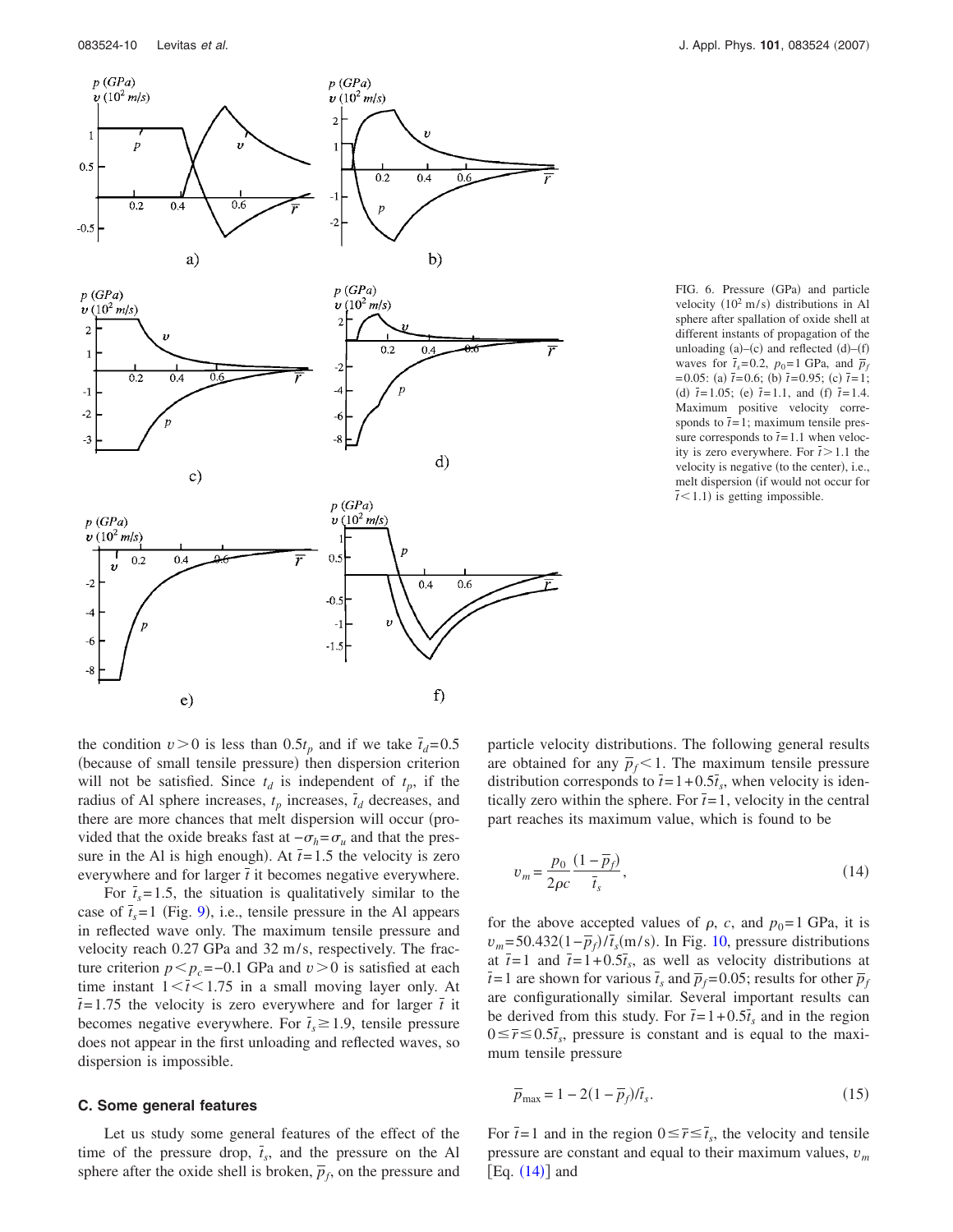<span id="page-12-0"></span>

FIG. 7. Pressure  $[(a)$ , in GPa] and particle velocity  $[(b)$ , in  $10^2$  m/s] distributions in Al sphere after spallation of oxide shell at different instants  $\bar{t}$ (shown near the curves) of waves propagation for  $\bar{t}_s$ =0.5,  $p_0$ =1 GPa, and  $\bar{p}_f$ =0.05. For the pressure plots, the upper line  $(\bar{t}=0 \text{ and } p=1 \text{ GPa})$  and the lowest curve (for  $\bar{t}$ =1.25) are common for all curves for  $\bar{t}$  ≤1, i.e., at each time the pressure profile consists of straight horizontal line (1 GPa) in the central part, the line connecting to the lowest curve and part of the lowest curve. In the reflected pressure wave, the pressure profile for  $1 \leq t \leq 1.25$ deviates from the lowest curve in some internal layer only. For  $\bar{t}$  = 1.25 the velocity is zero everywhere and getting negative for  $\bar{t}$  > 1.25 (not shown).

<span id="page-12-3"></span>
$$
\overline{p}_m = 1 - (1 - \overline{p}_f) / \overline{t}_s. \tag{16}
$$

The deviation from 1 for  $\bar{p}_m$  is two times smaller than for  $\bar{p}_{\text{max}}$ . The magnitudes of  $\bar{p}_m$  and  $\bar{p}_{\text{max}}$  in the tensile region linearly reduce with the growth of  $\overline{p}_f$  and decreases in inverse proportion with the increase in  $\bar{t}_s$ . These pressures are tensile if  $\bar{t}_s < 2(1-\bar{p}_f)$  (for  $\bar{p}_{\text{max}}$ ) and  $\bar{t}_s < (1-\bar{p}_f)$  (for  $\bar{p}_m$ ). For  $\overline{p}_f$ =1 one gets  $\overline{p}_{\text{max}} = \overline{p}_m$ =1.

The pressure distribution for  $\bar{t}$ =1 (in addition to the above constant part) coincides in the region  $\bar{t}_s \leq \bar{r} \leq 1$  with the distribution for  $\bar{t} = 1 + 0.5\bar{t}_s$ . The tensile pressure distribution curve for any  $\bar{t}_s < \bar{t} < 1 + 0.5\bar{t}_s$  and for  $\bar{r}$  greater than some value consists of the portion of the pressure curve for  $\bar{t} = 1 + 0.5\bar{t}_s$ ; for  $1 \leq \bar{t} \leq 1 + 0.5\bar{t}_s$  these curves coincide in some central part of a sphere as well (Figs.  $6-9$  $6-9$ ).

The most important point that follows from Fig. [10](#page-13-0) is that the pressure distribution in some external region of the sphere is independent of  $\bar{t}_s$ . For  $\bar{t} = 1 + 0.5\bar{t}_s$ , all pressure distributions for various  $\bar{t}_s$  coincide in the region  $0.5\bar{t}_s \leq \bar{r} \leq 1$ ; for  $\bar{t}$ =1, all pressure distributions for different  $\bar{t}_s$  coincide in the region  $\bar{t}_s \leq \bar{r} \leq 1$ . Combining this result with the previous results on a wave propagation along the radius (Figs. [6](#page-11-0)-9), we can conclude that for any time  $\bar{t}_s < \bar{t} < 1 + 0.5\bar{t}_s$ , pressure distribution in the region  $1+\bar{t}_s-\bar{t} \leq \bar{r} \leq 1$  is the same, independent of  $\bar{t}$  and the parameter  $\bar{t}_s$ . It was found to be described by the following equation:

<span id="page-12-1"></span>

FIG. 8. Pressure  $[(a)$ , in GPa] and particle velocity  $[(b)$ , in  $10^2$  m/s] distributions in Al sphere after spallation of oxide shell at different instants *t* (shown near the curves) of reflection wave propagation for  $\bar{t}_s = 1$ ,  $p_0$ =1 GPa, and  $\bar{p}_f$ =0.05. The pressure profiles for  $1 \leq \bar{t} \leq 1.5$  deviates from the lowest curve (for  $\bar{t}$ =1.5) in some internal layer only. For  $\bar{t}$ =1.5 the velocity is zero everywhere and getting negative for  $\bar{t}$  > 1.5 (not shown).

<span id="page-12-2"></span>

FIG. 9. Pressure  $[(a)$ , in GPa] and particle velocity  $[(b)$ , in  $10^2$  m/s] distributions in Al sphere after spallation of oxide shell at different instants *t* (shown near the curves) of reflection wave propagation for  $\bar{t}_s = 1.5$ ,  $p_0$ =1 GPa, and  $\bar{p}_f$ =0.05. The all pressure profiles for  $1 \le \bar{t} \le 1.75$  reach the maximum tensile pressure of 0.27 GPa in the central region of the sphere. The fracture criterion  $p < p_c = 0.1$  GPa and  $v > 0$  is satisfied at each time instant  $1 < \bar{t} < 1.75$  in a small moving layer only. At  $\bar{t} = 1.75$  velocity is zero everywhere and for larger  $\bar{t}$  it is getting negative everywhere (not shown).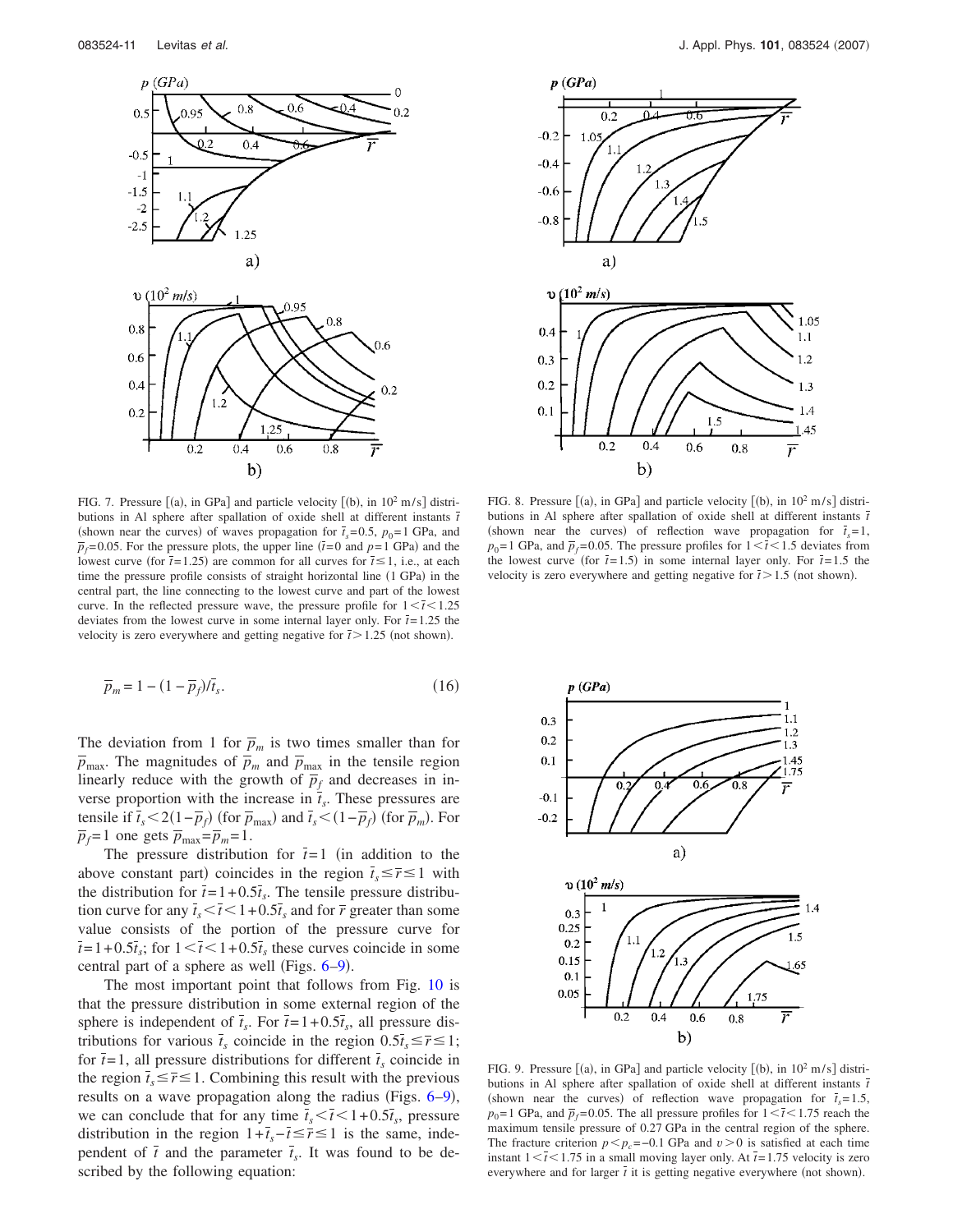<span id="page-13-0"></span>

FIG. 10. Pressure  $[(a)$ , in GPa] and particle velocity  $[(b)$ , in  $10^2$  m/s] distributions in Al sphere after spallation of oxide shell at instants  $\bar{t}$  = 1 [bold lines in (a)] and  $\bar{t}$ =1+0.5 $\bar{t_s}$  for  $p_0$ =1 GPa,  $\bar{p_f}$ =0.05, and various  $\bar{t_s}$  (shown near the curves). Pressure distribution for  $\bar{t}$ =1 coincides with the distribution for  $\bar{t} = 1 + 0.5\bar{t_s}$  for  $\bar{t_s} \le \bar{r} \le 1$  for any  $\bar{t_s}$ . More generally, for any time  $\bar{t}_s$   $\leq$  *t*  $\leq$  1+0.5 $\bar{t}_s$ , pressure distribution in the region 1+ $\bar{t}_s$ −*t*  $\leq$   $\bar{r}$  is the same independent of  $\bar{t}$  and the parameter  $\bar{t}_s$ .

$$
\overline{p}(\overline{r}) = 1 - \frac{1 - \overline{p}_f}{\overline{r}}.
$$
\n(17)

At the boundary of the region where this equation is valid, for  $\bar{r} = \bar{r}_m$ : = 1+ $\bar{t}_s$ − $\bar{t}$  (this point is reached by the constant pressure portion,  $\overline{p}_f$ , of the propagating boundary regime), pressure reaches its maximum tensile value

<span id="page-13-1"></span>
$$
\overline{p}_m(\overline{t}) = 1 - \frac{1 - \overline{p}_f}{1 + \overline{t}_s - \overline{t}}.
$$
\n(18)

For  $\bar{t}$ =1 and  $\bar{t}$ =1+0.5 $\bar{t}_s$ , Eq. ([18](#page-13-1)) gives the same pressure as Eqs.  $(16)$  $(16)$  $(16)$  and  $(15)$  $(15)$  $(15)$ .

There is an important practical conclusion that follows from this result. If we limit ourselves with the condition  $\bar{t}$  $\leq$  1 (when the particle velocity is directed from the center), then if the maximum pressure in the central part of the sphere at  $\bar{t} = 1$ ,  $\bar{p}_m$  [Eq. ([16](#page-12-3))], is smaller than the critical pressure for cavitation  $(\overline{p}_m < \overline{p}_c; = p_c / p_0 < 0)$ , then the cavitation criterion

$$
\overline{p}(\overline{r}) = 1 - \frac{1 - \overline{p}_f}{\overline{r}} = \overline{p}_c,\tag{19}
$$

is met in the same region of the sphere independent of  $\bar{t}_s$ , namely for

<span id="page-13-2"></span>
$$
\bar{r} \le \bar{r}_m \frac{1 - \bar{p}_f}{1 - \bar{p}_c}.\tag{20}
$$

Still, the condition  $\bar{p}_m < \bar{p}_c$  limits the spallation time

$$
\bar{t}_s \le \frac{1 - \bar{p}_f}{1 - \bar{p}_c}.\tag{21}
$$

Coincidence of inequalities for  $\bar{r}$  and  $\bar{t}$ , is not accidental. For  $\bar{t}$ =1 the equation  $\bar{r}_m$ =1+ $\bar{t}_s$ − $\bar{t}$  (at this point tensile pressure reaches its maximum) results in  $\bar{r}_m = \bar{t}_s$ .

Note that for  $\bar{t} > 1 + 0.5\bar{t}_s$ , the velocity becomes zero at the central part of the sphere and negative in its remaining part. For  $\bar{t}_s \geq 1$  and  $\bar{t} = 1$ , the pressure and velocity are homogeneous but the pressure is compressive. For  $\bar{p}_f = 1$  one has  $\bar{p}$ =1 and *v*=0.

#### **D. Cavitation in liquid aluminum**

The fracture of liquid (cavitation) can be considered a nucleation problem[.28](#page-21-23) The radius of the critical nucleus for homogeneous nucleation,  $r_{cr} = 2\Gamma/|p|$ , for  $|p|=1.05$  GPa is 2 nm, which is reasonable, but for  $|p|=0.105$  GPa it is 20 nm which is comparable to the Al particle radius and is unrealistic. Thus the theoretical value of the critical tensile pressure to cause the fracture of liquid Al is  $p_c$   $\approx$  -1 GPa. However, the actual pressure at which cavitation occurs may be several orders of magnitude smaller (this is similar to the actual strength in comparison with the theoretical strength for solids). This happens for various reasons, such as the existence of nanovoids, impurities, or solute atoms that reduce the local value of  $\Gamma$ . For example, for water at room temperature  $(\Gamma_w = 0.08 \text{ GPa nm})$ ,  $r_{cr} = 2 \text{ nm}$  corresponds to  $|p_c| = 76 \text{ MPa}$ while cavitation is observed at the pressure range from  $0.2$  MPa to several MPa. $^{28}$  Aluminum nanoparticles contain the B, H, water, Fe, Cu, K, and N impurities. $17$  Thus, we also will consider  $|p_c|$  in the range  $0.01-1$  GPa. For  $p_c$ =−0.1 GPa, the fracture criterion,  $p < p_c$ , is satisfied at radius  $\bar{r}_f = 0.86$  $\bar{r}_f = 0.86$  (Figs. 6[–8](#page-12-1) and [10](#page-13-0)).

Cavitation causes the separation of a thin liquid outer shell from the main spherical droplet. When the liquid shell is separated from the Al particle, its thickness,  $\tilde{\delta}(t)$ , becomes thinner while its internal radius,  $r(t)$ , grows according to the relationship  $\delta(t) = (r(t)^3 + R^3 - r_f^3)^{1/3} - r(t)$  (which follows from the approximate volume conservation). For example, for  $R=40$  nm,  $r_f=34$  nm, and  $r(t)=80$  nm, we obtain  $\delta$ = 1.26 nm which is just three atomic layers. The thickness of the liquid shell cannot be smaller than the size of an atom, thus the shell will break into small sectors [Fig.  $1(b)$  $1(b)$ ]. This may happen for larger thickness as well, due to possible heterogeneity in velocity and thickness. The next layers of the initial liquid drop will be separated from the drop as soon as tensile pressure reaches the value necessary for the fracture. Since tensile pressure without the fracture significantly exceeds the critical value  $|p_c|$  (Figs. [6–](#page-11-0)[8](#page-12-1) and [10](#page-13-0)), we can conclude that the thickness of each subsequent separated liquid shell is on the order of one to several atomic sizes.

Thus, the tensile pressure disperses Al droplets into small (several atomic sizes) clusters which travel with high velocity (100-250 m/s). If they hit the oxidizer, a portion will penetrate it, some will spread over the surface and react, and a fraction will reflect and react with the next oxidizer particle. Al clusters may also react with oxygen (and nitro-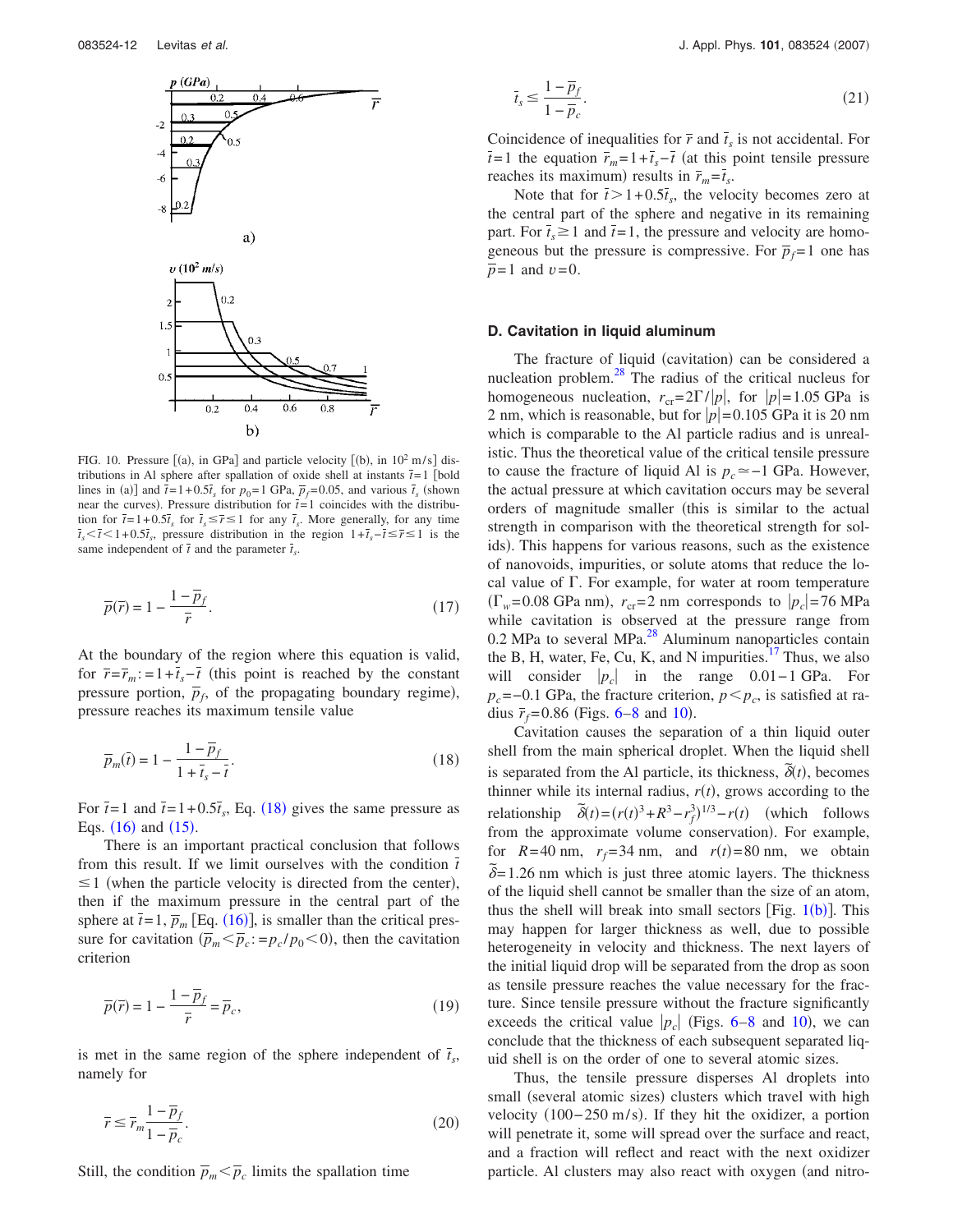gen) in the air, with Teflon which starts to decompose at 825 K, with gaseous  $MoO<sub>3</sub>$  which starts to sublimate at 973 K, or some other oxidizer.

#### **IV. SUPPORTING EXPERIMENTAL DATA**

It is not currently possible to directly determine the reaction mechanism and to observe the melt dispersion mechanism. In this section we present macroscale experimental observations that support the melt dispersion mechanism.

(a) For each ultimate strength,  $\sigma_u$ , and the temperature at which the oxide film was formed,  $T_0$ , there is the critical value of *M* below which the entire particle melts  $(f_f=1)$ before the oxide shell fracture (Fig.  $3$ ). For this range of  $M$ , pressure in the Al is high enough (at least higher than 1 GPa) to cause cavitation. Thus, the melt dispersion mechanism will operate providing maximum possible mixing, oxidation rate, the flame front velocity, and energy release. According to this mechanism, one cannot expect an essential difference in the mixing of components and oxidation rate of particles for *M* smaller than this critical value. Currently, ignition delay time,  $t_{ig}$ , and the flame front velocity,  $C$ , are the major measurable parameters which characterize MICs combustion behavior. In our recent experiments for  $Al+MoO<sub>3</sub>$  MIC,<sup>3</sup> the flame propagation rate is approximately the same  $(950 \text{ m/s})$ for the Al nanoparticles with an average radii of  $\tilde{R} = 22$  and 40 nm and reduces for particles with a radii of  $\tilde{R}$  = 55 and 60.5 nm  $(1.8 \le \delta \le 2.0 \text{ nm})$  (Fig. [3](#page-7-0)). In our other  $experiments,$ <sup>3</sup> laser induced ignition time delays are in the  $r_{\text{range of}}$  of 12.4−25.5 ms for  $\tilde{R} = (8.7 - 101)$  nm and  $(1.8 \le \delta)$  $\leq$  7.7 nm) and grows to 6.0[3](#page-7-0)9 s for  $\tilde{R}$ = 20  $\mu$ m (Fig. 3). In Fig. [3,](#page-7-0) dimensionless normalized flame velocity,  $\tilde{C}$  $= C/(1 \text{ km/s})$ , from experiments,<sup>3</sup> and the ignition time delay  $\tilde{t}_{ig}$  /(100 ms) from experiments<sup>5</sup> are plotted versus *M* and superposed on the  $f_f(M)$  curves. Note that the magnitudes of  $\tilde{C}$  and  $\tilde{t}_{ig}$  are irrelevant in the current discussions. The following results are important:

- (1) Both  $\tilde{C}$  and  $\tilde{t}_{ig}$  are independent of *M* below some critical *M* which corresponds to the prediction of the theory.
- (2) Despite the different and wide ranges of the particle radii and shell thicknesses in the experiments, critical values of *M* for  $\tilde{C}$  ( $M_c$ =19) and for  $\tilde{t}_{ig}$  ( $M_c$ =17) are practically the same. This means that  $M = R/\delta$  (rather than R and  $\delta$  separately) characterizes the reactivity of the thermites, which is in agreement with our theory. Also, the fact that two completely different parameters confirm the independence of the thermite reactivity of *M* provides an additional plausibility to our results.
- (3) The maximum oxide thickness for which the independence of the ignition time delay was found in experiments was  $\delta = 7.7$  nm.<sup>5</sup> This means that the oxide shell of such a thickness possesses the required strength and breaks fast enough to ensure the conditions for the melt dispersion mechanism.
- (4) The temperature at which the oxide shell formed,  $T_0$ , although not known exactly, was close to 300 K. According to Fig.  $3(a)$  $3(a)$ , the complete melting before the

fracture for this  $T_0$  (consequently, independence of the reactivity of *M*) corresponds to  $\sigma_u = \sigma_{\text{th}} = 11.33 \text{ GPa}, \text{ i.e.,}$ to the theoretical strength. Results of the items 3 and 4 will be used below to estimate the maximum particle radius for which the melt dispersion mechanism can be expended. The above results support our theory.

(b) In experiments, $2^9$  the mean distance of reaction propagation from a single laser-ignited Al particle embedded in nitrocellulose was considered as a measure of combustion behavior. When the thermal explosion mechanism was dominant, an increase in the oxide shell thickness leading to a decrease in *M* from 11.1 to 4.2 did not increase reaction propagation distance. This is consistent with the melt dispersion mechanism and our experiments $3.5$  $3.5$  since in both cases  $M$ <19 (Fig. [3](#page-7-0)). It also provides an alternative to  $t_{ig}$  and *C* as a measure of combustion behavior and shows the independence of combustion behavior on *M* below some critical *M*.

We cannot use the data from Ref. [29](#page-21-24) for 100 ps pulse ignition because that initiation phenomena is related to a completely different regime (shock propagation mechanism and much higher temperatures leading to evaporation rather than melting). However, the fact that the increase in the oxide shell thickness increases pressure in Al is consistent with the strength model  $[Eq. (1)$  $[Eq. (1)$  $[Eq. (1)$  and fracture criterion].

Usually, an initial oxide layer was considered deadweight because it does not participate in reaction and is a heat sink. One of the main conclusions in Ref. [29](#page-21-24) is that for heating rates of  $10^{14}$  K/s leading to the detonation regime, the oxide shell plays an important positive role since its increase leads to an increase in reaction propagation distance, probably due to pressure increases within the Al core. For much lower heating rates and for thermal explosion oxidation mechanism, it was concluded in Ref. [29](#page-21-24) that the oxide shell is deadweight, since an increase in oxide thickness leading to a decrease in *M* from 11.1 to 4.2 did not increase reaction propagation distance. It follows from the melt dispersion mechanism and experiments in Refs. [3](#page-20-3) and [5](#page-20-2) that even for the thermal explosion oxidation regime and  $M > 19$ , increase in oxide shell thickness (or decrease in *M*) increases Al reactivity.

(c) Damage of the oxide shell acts to suppress the melt dispersion mechanism (since it reduces the strength of the shell and causes localized fracture rather than spallation). However, the damage promotes the traditional diffusion oxidation mechanism (since it provides additional channels for diffusion). Pressing MICs pellets in a die has to damage the oxide film. That is why the flame propagation velocity is expected to decrease with the sample density for MICs and grow for traditional micron size thermites. Such trends have been observed in our experiments.<sup>11</sup> Note that we can use data from<sup>11</sup> up to 50%–55% of theoretical maximum density, because for larger compaction similar trends may be related also to other processes (for example, suppressed gas convection). Also a flame rate less than 10 m/s may not provide a sufficient heating rate for the operation of the melt dispersion mechanism. On the contrary, vibrational compaction of MICs without applying the load should not damage the shell, thus the melt dispersion mechanism should not be sup-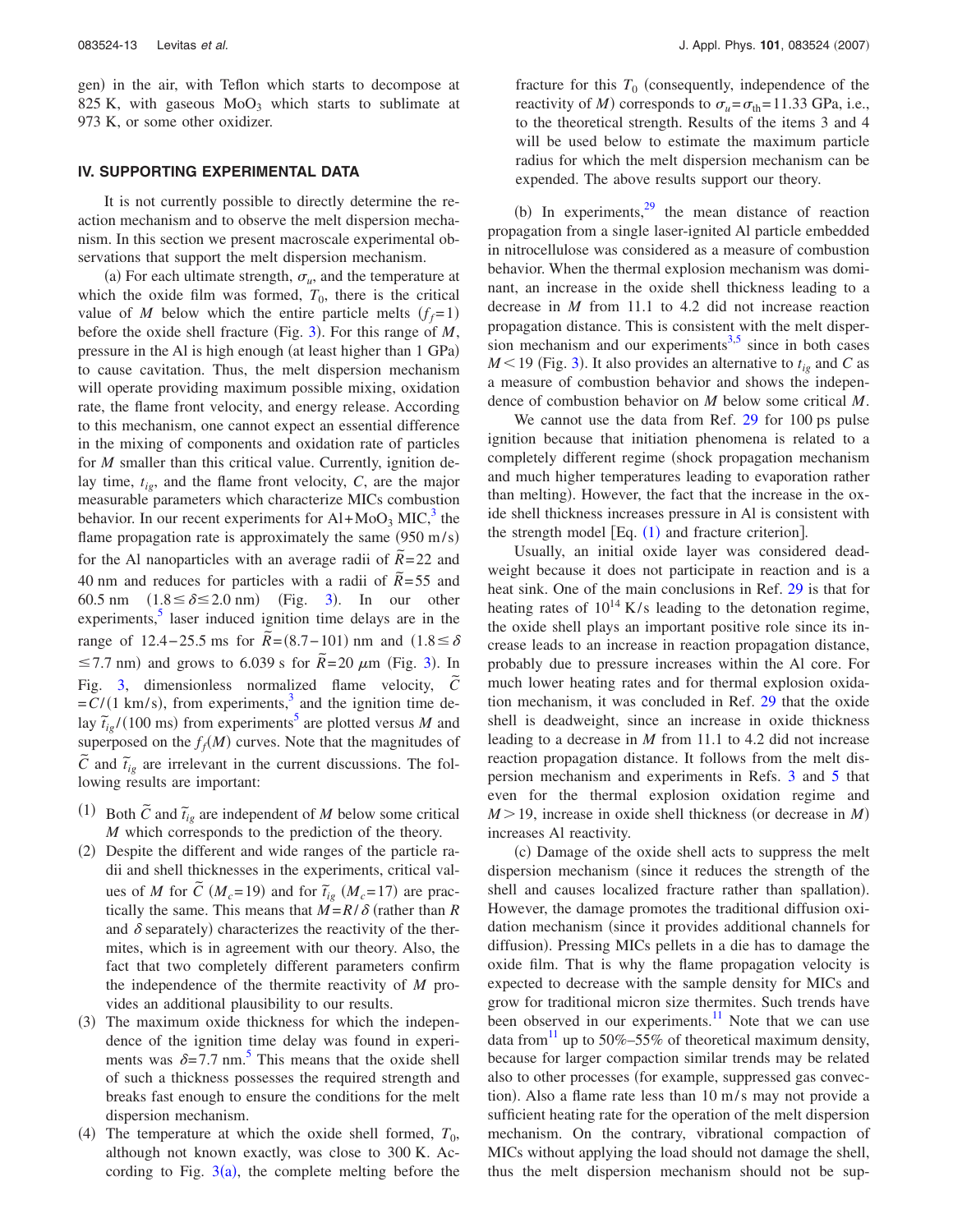pressed. This is confirmed in our experiments:<sup>3</sup> Vibrational compaction leading to the change in mass density in the range of 5%–10% of theoretical maximum density did not significantly change the flame velocity.

(d) Let us consider an ellipsoidal penny-shaped particle that mimics a nanoflake. It has two semiaxes *b* and  $R \gg b$ . It is easy to show that the maximum hoop stress is in the circular section of radius *R* is evaluated as  $\sigma_h^{\text{max}} \approx -pR/(2\delta)$ . The minimum hoop stress is in the elliptic section,  $\sigma_h^{\min} \simeq -p \pi b/(4 \delta)$ , and is much smaller in magnitude. Consequently, simultaneous fracture and spallation of the entire oxide film is impossible. Fracture takes place along the circular section of radius *R* when the fracture criterion,  $-\sigma_h^{\max}$  $=\sigma_u$ , is satisfied. That means that pressure in the melt is  $p=2\sigma_u\delta/R$  [similar to Eq. ([7](#page-8-0)) for large spherical particles]. Usually nanoflakes have sizes in the range of  $b = 10 - 100$  $b = 10 - 100$  $b = 10 - 100$  nm and  $R = 10 - 100 \mu m$ .<sup>10</sup> Consequently, pressure in the melt at the instant of nanoflake fracture has the same magnitude as in micron size particles with  $R \gg \delta$ . Thus, based on the melt dispersion mechanism, nanoflakes react similar to micron size particles; at the same time, traditional wisdom (higher reactivity for nanosize particle and large surface to volume ratio) would suggest at least similar reactivity for nanospherical and nanoflake particles. Experiments in Ref. [10](#page-21-0) demonstrate that nanoflakes did not produce higher flame propagation velocity than micron spherical particles, consistent with the melt dispersion mechanism theory.

(e) We compressed a thin layer of nano Al powder between two steel pistons and then produced a large shear by rotating one of the pistons back and forth by  $101<sup>0</sup>$ . Total force was 1000 lbf and the piston diameter was 7.385 cm. The averaged pressure was 1 MPa. However, local pressure cannot be determined with reasonable accuracy, because we cannot exclude direct touching between pistons over some area. Such a process transformed some spherical particles into ellipsoidal flakes and also has to damage their oxide shells. Scanning electron microscopy (SEM) demonstrated that some small particles remain spherical and unchanged, while relatively large particles transformed to flakes and conglomerated.

The Al and  $MoO<sub>3</sub>$  powders were combined with approximately 90 ml of Hexane and sonicated with a sonic wand immersed in the slurry. A cycle of 10 s on 10 s off for a total of 70 s on was used to keep the temperature of the slurry relatively constant. Sonication destroyed the Al conglomerates. After sonication of deformed Al powder mixed with MoO3 powder, SEM pictures do not show any difference in conglomeration in comparison with undeformed Al powder (Fig. [11](#page-15-0)).

An open channel combustion experiment with  $Al+MoO<sub>3</sub>$  $Al+MoO<sub>3</sub>$  $Al+MoO<sub>3</sub>$  mixtures (similar to that described in Refs. 3 and [4](#page-20-1)) was conducted. Three experiments have been performed for damaged and undamaged Al particles. We observed that the flame propagation rate  $C = 342 \pm 11$  m/s for undamaged spherical particles and  $C = 174 \pm 7$  m/s for damaged particles. This result supports the melt dispersion mechanism.

<span id="page-15-0"></span>

支持 8 ekv **000003**  $b)$ 

FIG. 11. Scanning electron microscopy images of the Al and  $MoO<sub>3</sub>$  mixtures after sonication. (a). Undamaged Al. (b). Damaged Al. No visible difference in conglomeration is observed between deformed and nondeformed structure.

# **V. CONDITIONS FOR THE MELT DISPERSION MECHANISM AND METHODS TO CONTROL THEM**

#### **A. Main conditions**

The main conditions for the optimal dispersion of the spherical Al particle are:

(1) The aluminum core has to completely melt before the oxide shell fracture and spallation. If we know the ultimate strength of the oxide shell,  $\sigma_u$ , and the temperature at which the oxide film was formed,  $T_0$ , then using Fig. [3](#page-7-0) we can determine the maximum value *M* for which the entire particle melts. As we discussed in Sec. IV,  $T_0$ =300 *K* and com-parison with experiments [Fig. [3](#page-7-0)(a)] suggests that  $\sigma_u = \sigma_{\text{th}}$  $= 11.33$  GPa. The maximum value of  $M_m = 20$  corresponds to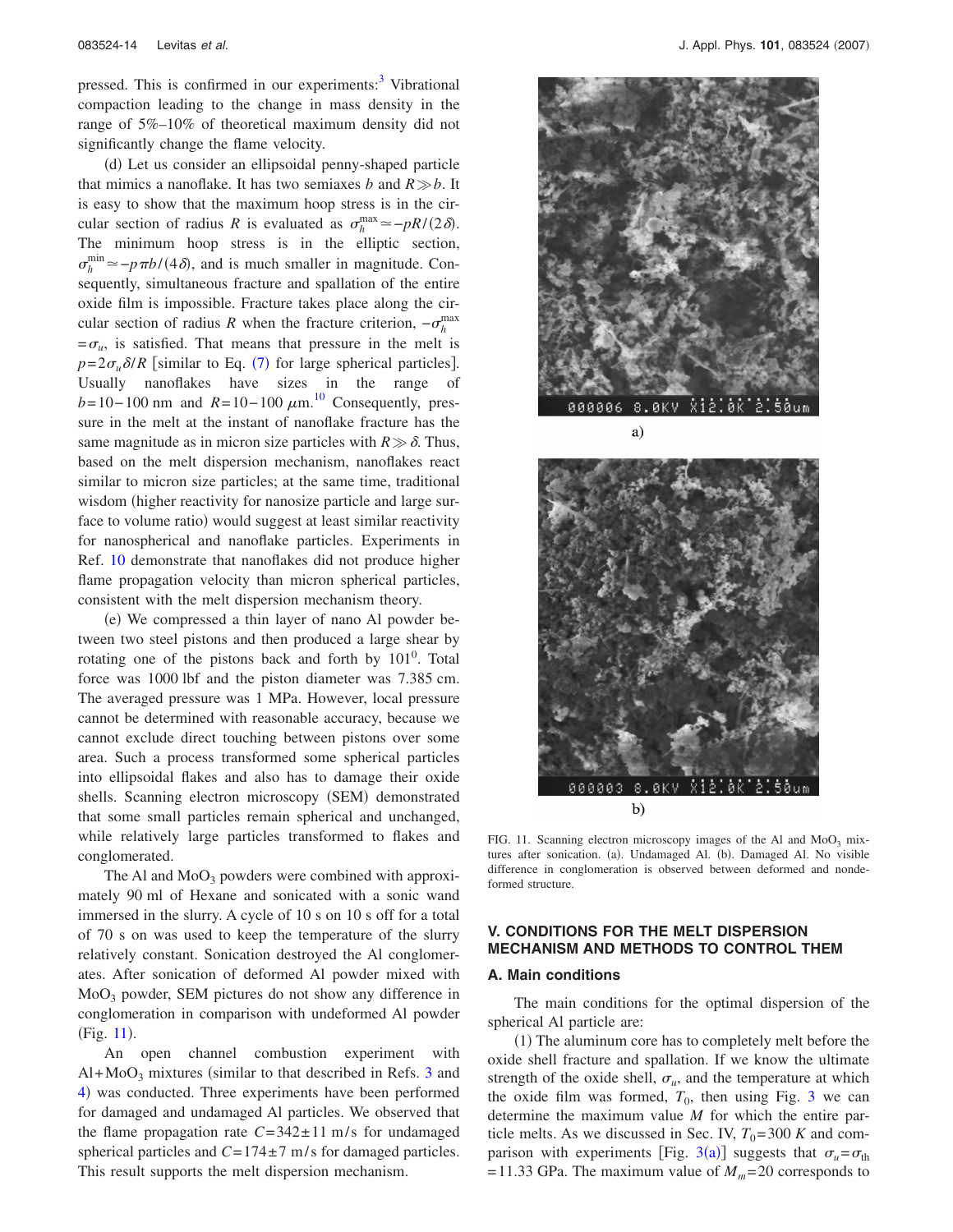complete melting [Fig. [3](#page-7-0)(a)]. For  $T_0$ =450 K we obtain  $M_m$ = 29; for  $T_0$ = 600 K one gets  $M_m$ = 52; and for  $T_0$ = 785 K Al melts for arbitrarily large *M*. The condition for almost homogeneous temperature in the Al core necessary for the complete melting is met for core radius  $R < 9.12 \mu m$  (see Appendix A), i.e., it is not restrictive.

(2) The oxide shell fracture has to occur simultaneously in the entire shell; the oxide shell fracture time has to be smaller than the acoustic time  $(t_s < t_p)$ . These conditions can be fulfilled for a thin, amorphous, defect-free, or nanocrystalline oxide shell, and only during fast heating. Any defect will cause a localized fracture near it rather than a homogeneous fracture in the whole oxide shell, which may lead to the flow of the liquid through the hole (similar to Ref.  $26$ ) rather than dispersion of the droplet. Also, defects cause reduction in the ultimate strength  $\sigma_u$  and consequently in the pressure in the droplet by one to several orders of magnitude. This will reduce proportionally the tensile pressure in the liquid and may prevent cavitation. Thus, the oxide shell thickness has to be limited to 2− 10 nm; at least for  $\delta = 7.7$  nm, experimental results on ignition time delay<sup>5</sup> are consistent with the melt dispersion mechanism. Taking  $\delta = 7.7$  nm and  $M_m = 20$  for  $T_0 = 300$  K results in  $R = 144$  nm.

(3) Pressure in the Al core at the instant of oxide film fracture has to be approximately equal to the cavitation pressure. More precisely, we will use the following conditions to determine the required pressure  $p_0$  and the oxide shell fracture time  $\bar{t}_s$ . We will consider  $\bar{t} = 1$  as the best time instant for cavitation (since particle velocity is from the center everywhere and pressure in the entire central part of the sphere,  $\overline{p}_m$ , is constant and negative). Then from the cavitation condition  $\bar{p}_m = \bar{p}_c$  we obtain constrains Eqs. ([20](#page-13-2)) and ([21](#page-12-1)) with the equality sign. The equality in Eq.  $(21)$  $(21)$  $(21)$  can be resolved for the pressure  $p_0$  required for cavitation

<span id="page-16-0"></span>
$$
p_0 = \frac{-p_c \bar{t}_s + p_f}{1 - \bar{t}_s}.\tag{22}
$$

From the one side, the smaller  $\bar{t}_s$  is, the smaller pressure  $p_0$  is required for cavitation. From another side, since  $\bar{r}_m = \bar{t}_s$ , decrease in  $\bar{t}_s$  decreases the portion of the Al sphere where cavitation criterion is satisfied. If we accept  $\bar{r}_m = 0.5$ , then Eq. ([22](#page-16-0)) simplifies to

<span id="page-16-1"></span>
$$
p_0 = -p_c + 2p_f.
$$
 (23)

This cavitation criterion is met in the region  $\bar{r}_m = \bar{t}_s \leq 0.5$ . For the above obtained parameters  $(M=20, \sigma_u=11.33$  GPa, and  $\delta = 7.7$  nm), the pressure in Al during complete melting and oxide fracture is  $p_0 = 1.16$  $p_0 = 1.16$  $p_0 = 1.16$  GPa [see Fig. [2](#page-6-0)(a) and Eq. (1)], which for  $p_f = 0.05$  GPa corresponds to  $-p_c = 1.06$  GPa [Eq.  $(23)$  $(23)$  $(23)$ ]. Taking  $-p_c=0.1$  GPa one can satisfy Eq.  $(22)$  $(22)$  $(22)$ , for example, for  $p_0 = 0.2$  GPa and  $\bar{r} = \bar{t}_s = 0.86$ .

(4) The liquid dispersion mechanism can operate if there is enough free space around Al particles. High flame velocity was observed for a loose mixture of  $Al+MoO<sub>3</sub>$  or Al  $+Fe<sub>2</sub>O<sub>3</sub>$  only;<sup>1–[4](#page-20-1)</sup> for compacted tablets, flame rate is much slower and even decreases with Al particle radius<sup>3</sup> (presumably due to the decrease of the einitial ratio of Al to alumina mass).

# **B. Some methods to promote the melting dispersion mechanism**

Based on our analysis, we can predict several ways to expand the melt dispersion mechanism for larger particles.

(1) The main limitation is currently related to the condition that the entire particle melts before fracture. As we found above, for currently achievable parameters  $(\delta = 7.7 \text{ nm}, M_m = 20, \text{ and } T_0 = 300 \text{ K})$  we obtain  $R = 144 \text{ nm}.$ Increase in  $\delta$  will increase  $R$  proportionally. Progress here is related to the development of a technology to produce thicker defect free films. Even if  $\delta = 20$  nm and consequently *R*= 400 nm can be achieved, it may prove difficult to fracture the entire film simultaneously and spallate it.

We predict that increasing the temperature at which an initial oxide shell was formed,  $T_0$ , may increase the particle size for which the melt dispersion mechanism is operative (Fig. [3](#page-7-0)). Thus, for  $T_0 = 450$  K one gets  $M_m = 29$  and for  $T_0$ = 600 K we obtain  $M_m$ = 52; for  $\delta$ =10 nm this results in *R*= 290 nm and *R*= 520 nm, respectively. The pressure in Al core just before fracture for these cases is 0.72 and 0.44 GPa, correspondingly, which is sufficient to cause cavitation.

For  $T_0$ =785 K Al melts for arbitrary large *M* (with limitation on the temperature variation along the radius). Thus the value  $M$  will be determined from the condition  $(23)$  $(23)$  $(23)$  that the created pressure in Al can cause cavitation. Substituting in the cavitation condition ([23](#page-16-1)), Eq. ([7](#page-8-0)) for  $p_0$  (for  $\Gamma_1 = \Gamma_2$ ), and  $p_f = 2\Gamma/R + p_g(\text{GPa})$ , we obtain

<span id="page-16-2"></span>
$$
M = \frac{2\sigma_u}{-0.5p_c + p_g}.\tag{24}
$$

The interface energy does not contribute to Eq.  $(24)$  $(24)$  $(24)$  but this is because of our choice that  $\bar{t}$ =0.5 only. For  $p_c$ =−0.1,  $p_g$ = 0.01, and  $\sigma_u$ = 11.33 GPa, one obtains *M* = 338; for  $p_c$ =−0.01 and the same  $p_g$  and  $\sigma_u$ , one obtains *M* = 1133; for  $\delta = 10$  nm these values of *M* result in  $R = 3.38 \mu m$  and  $R = 11.3 \mu m$ , respectively. Note that the pressure in the Al core for these two cases is 0.08 and 0.03 GPa, respectively.

There is, however, a limitation that for high  $T_0$ , a decohesion of oxide film will occur during the cooling from  $T_0$  to room temperature [due to tensile pressure determined from Eq. ([1](#page-5-0)) for  $f=0$  and  $T < T_0$ . This may lead to the fracture of the oxide film due to buckling $14$  and oxidation of bare Al, so  $T_0$  will be decreased and a defective film will be created.

(b) One more method that allows us to decrease internal stresses before melting (or before complete melting) and to guarantee complete melting before the oxide fracture is to synthesize nanoparticles with initial porosity. Using the plasticity theory, $\frac{15}{15}$  one can derive a relationship between the equilibrium concentration of void and applied pressure  $V_e = \exp(-1.5p/\sigma_y)$ , where  $\sigma_y$  is the yield strength of Al. If initial porosity  $V_e^0$  is greater than  $V_e$ , it will be reduced to  $V_e$ , otherwise it will not change. The difference  $\Delta \varepsilon_v$  $=(V_e - V_e^0)/3 < 0$  $=(V_e - V_e^0)/3 < 0$  $=(V_e - V_e^0)/3 < 0$  has to be added to  $\varepsilon_1^i$  in Eq. (3) which will reduce the pressure and hoop stresses. By tailoring initial porosity, one cannot only avoid a fracture before melting but also prescribe at which temperature above  $T_m$  the fracture will occur. This will allow the melt dispersion mechanism to occur at the optimal conditions, e.g., when oxidizer melts or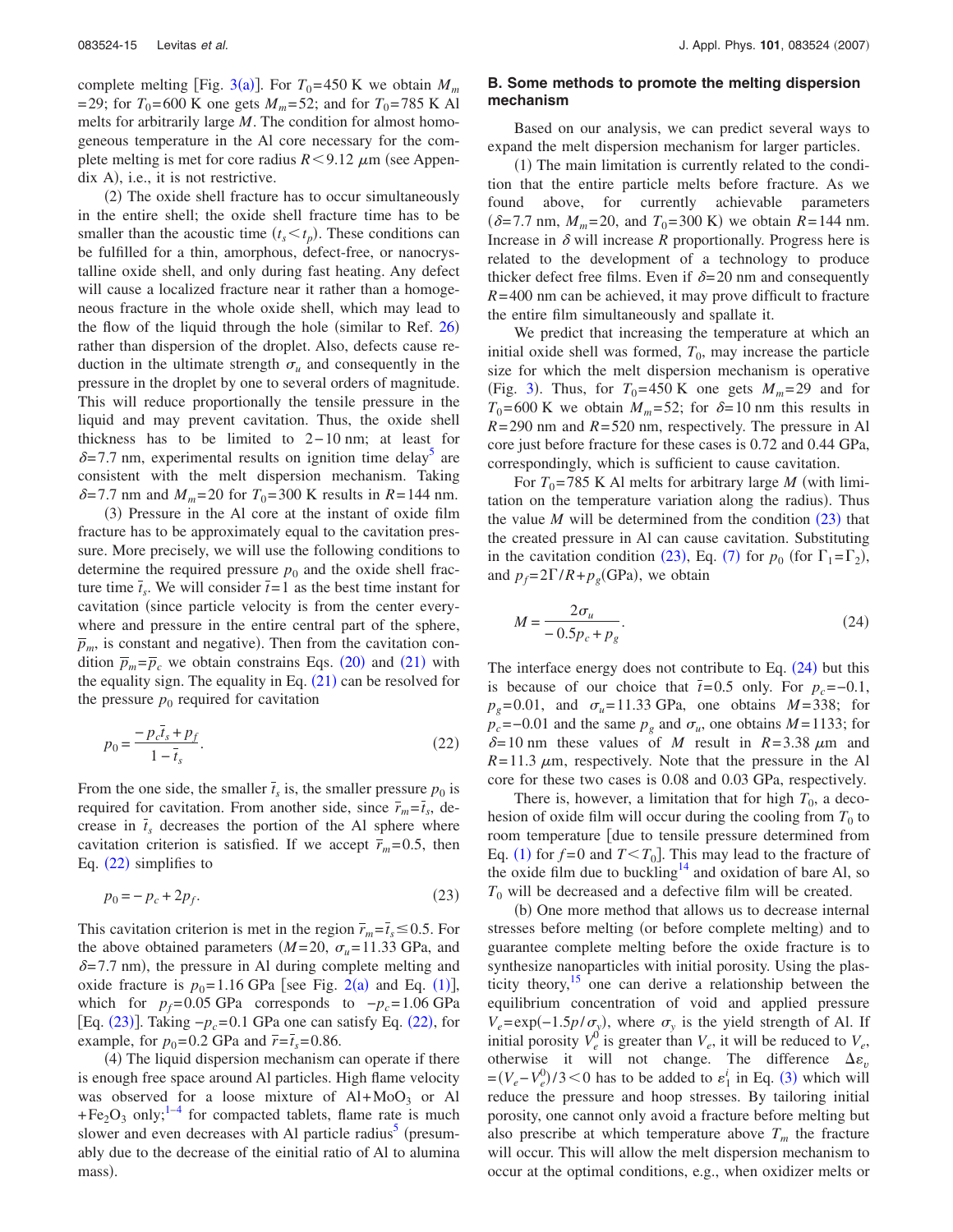sublimates. Even a fracture of the alumina during phase transformation can be prevented due to initial porosity. However, phase transformation to the polycrystalline  $\gamma$  phase will create numerous defects reducing  $\sigma_u$  which may not allow the Al to reach pressure sufficient for cavitation.

(c) Mixing Al with some material with low (or even negative) thermal expansion coefficient or a material that undergoes a phase transformation with the reduction in volume can also prevent a fracture of the oxide shell before melting the Al for large particles.

(d) To ensure the fast heating rate for large particles, one can mix them with nanoscale particles  $(R < 40 - 100$  nm) that react according to the melt dispersion mechanism. Note that if nanosized particles provide the fast temperature increase above 2800–3600 K (for gas pressure in range  $1-32$  atm)<sup>[30](#page-21-25)[,6](#page-20-4)</sup> then the Al in the remaining micron sized particles will vaporize (and alumina will melt) and oxidize very fast in a gas state. As it was found previously in Ref. [31](#page-21-26) mixing 30% micron scale particles with  $\tilde{R}$  = 2 and 10  $\mu$ m and 70% Al nanoparticles with an averaged radius  $\tilde{R}$  = 40 nm  $(R/\delta$ = 8.3) lead practically to the same flame propagation rate as 100% of Al nanoparticles. It is possible that only some portion of the micron size particles which ensure ignition and initiation of the flame propagation have to be mixed with nanoparticles. They produce a fast flame propagation rate which ensures a rapid heating rate in the remaining micron size particles.

(e) To locally reduce the surface energy of metallic particle, and consequently, reduce cavitation pressure, one may use a special alloying. Porosity in a fuel [considered in item (b)] may cause density fluctuations in the melt and seed the nucleation of cavitation.

(f) An alternative way to cause the dispersion of not only fuel particles but also of oxidizer particles is to fabricate them with inclusions of a material that gasifies (or explodes) at the prescribed temperature, fracturing solid (or liquid) fuel, and oxidizer particles. The case when the gasifying particles are an oxidizer within a fuel matrix or a fuel within an oxidizer matrix is optimal. This mechanism is independent of the existence and fracture of the initial oxide shell and heating rate and may work for much larger particles  $(10-100 \mu m)$ . They, however, have to be mixed with nanosized particles to ensure fast initial heating, if the fast flame propagation is a goal. The closeness of sublimation temperature of inclusions to melting or sublimation temperature of fuel and oxidizer will also accelerate the oxidation.

## **C. Other cases when particle dispersion mechanism may be operative**

There is a probability that the particle dispersion mechanism may operate at less restrictive conditions:

- $(a)$ When only part of the Al particle melts;
- $(b)$  when it melts and disperses simultaneously due to reduction in melting temperature in the tensile wave;
- $(c)$ when the solid particles disperse in a tensile wave;

(d) when melting occurs after one or several oxide fracture-healing cycles.

Allow fracture to occur at *f* slightly smaller than one. First, if a few *nm* solid spheres will remain after melt dispersion, they will melt and oxidize in the next few  $\mu s$  during further heating. If a significant part of the Al particle remains solid, it still can be dispersed for small initial particles, because pressure (and consequently tensile stresses in an unloading wave) in small particles may be high enough (Figs.  $6-10$  $6-10$ ) to disperse even solid particles close to the melting point. Note that impedances,  $Z = \rho c$ , of solid and liquid Al near the melting points are close  $\lceil$ based on Table [I,](#page-5-3)  $Z^s = 1.346 \times 10^7$  and  $Z^m = 9.914 \times 10^6$  kg/*(m<sup>2</sup>c)*] and only  $(Z^m - Z^s)^2 / (Z^m + Z^s)^2 \times 100 = 2.3\%$  of energy is reflected.

Also, tensile stresses reduce the melting temperature by 55 K/GPa (Ref. [24](#page-21-19)) to 65 K/GPa, $32$  thus melting and melt dispersion may occur simultaneously. For larger particles and lower pressures, only the melted part and near surface area of the remaining particle will be oxidized during the time the flame front passes through it; so the solid core will not contribute significantly to the acceleration of the flame. Also, tensile pressure in an unloading wave develops after it travels some distance. If, e.g., the cavitation criterion for liquid Al is fulfilled at  $\bar{r}$ =0.75, then the oxide has to be broken at the value of *f* not smaller than  $f = 1 - \overline{r}^3 = 0.58$ .

# **VI. CONCLUDING REMARKS**

To summarize, a melt dispersion mechanism of fast reaction of spherical Al nanoparticles initially covered by a thin amorphous oxide shell during fast heating was suggested and justified theoretically and experimentally. Despite the indeterminacy of some material parameters and simple models, there is a broad range of parameters for which the suggested mechanism is operative; we cannot imagine at this point any other possible mechanism. This mechanism transforms Al particles with diameters on the order of tens of nanometers covered by oxide film into nanometer sized bare liquid clusters. Oxidation (or any other reaction) of such clusters is not limited by diffusion (in contrast to traditional mechanisms). Ignition and flame propagation are no longer controlled by the chemical reaction. For nanoflake or other significantly asymmetric geometries, this mechanism cannot operate, which corresponds to experiments. Below some critical particle size for which the entire particle melts and the melt dispersion mechanism operates, oxidation rate, ignition delay time, and flame velocity are to be independent of the particle size, which also corresponds to experiments.<sup>3[,5](#page-20-2)</sup> Damage of the oxide shell suppresses the melt dispersion mechanism and promotes traditional diffusive oxide growth, in accordance with our experimental findings. We also found physical parameters, controlling the melt dispersion mechanism which can be used to expand the operation region of this mechanism. Thus, increasing the temperature at which the initial oxide was formed,  $T_0$ , creation of initial porosity in Al, mixing of Al with a material with a low (or even negative) thermal expansion coefficient, or with a phase transformation accompanied by volume reduction, alloying Al to decrease the cavitation pressure, mixing of nano and micron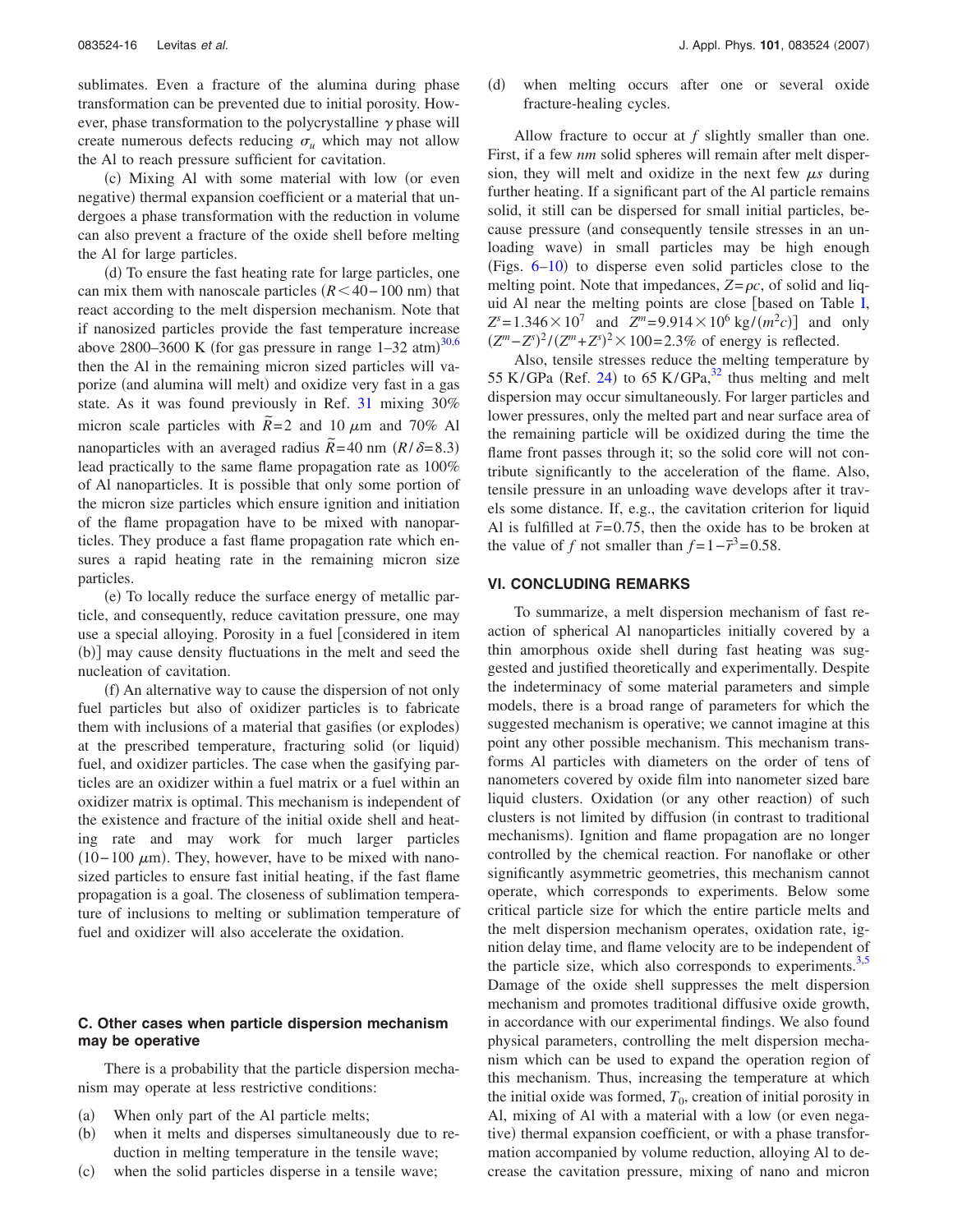particles, and introducing gasifying or explosive inclusions in any fuel and oxidizer follows from our theory. These predictions can be used for experimental verification in the near future.

A similar mechanism is expected for nitridation and fluorination of Al. We do not anticipate that fluorination will chemically reduce the oxide shell thickness during the 10  $\mu$ s ignition time; otherwise, the initial oxide shell thickness will have to be increased accordingly. This mechanism may also be tailored for Ti  $(T_m = 1933 \text{ K})$  and Mg fuel  $(T_m = 922 \text{ K})$ , if they will be subjected to a high heating rate. The difference in thermal expansion coefficients for Ti and its oxide is very small and does not cause fracture before  $T_m$ .<sup>[13](#page-21-3)</sup> Change in volume during phase transformation is also small  $(0.1\% - 0.3\%)$ ;<sup>[14](#page-21-4)</sup> transformation may not occur at very fast heating. Fast initial heating can be provided by the mixing of some portion of Ti and its oxidant with Al. The behavior of Mg may be very similar to Al.

Attempts to directly confirm the melt dispersion mechanism should be made, both experimentally and using molecular dynamics simulation (for nanosize particles). Also, much more detailed modeling of this mechanism will require significant advances in scale-dependent nano and microscale nonlinear elasticity, plasticity (in the presence of porosity) and dynamic fracture of solids, nonlinear nano fluid dynamics, coupled to oxidation kinetics, thus promoting multidisciplinary approaches.

#### **ACKNOWLEDGMENTS**

V.I.L. and M.L.P. acknowledge the Office of Naval Research Grant No. N000140710318 with Judah Goldwasser as Program Officer. We also acknowledge the LANL contracts (Contract Nos. 13720-001-05-AH and 31553-002-06) and NSF grants Grant No. CMS-0555909 with Ken Chong as Program Director) (V.I.L.), the Joint Munitions Program (B.W.A. and S.F.S.), with Sherry Bingert as Program Manager and the Army Research Office Grant No. W911NF-04– 1-0217 (M.L.P.), as well as the assistance of D. Osborn and D. Prentice (T.T.U.).

#### **APPENDIX A: THERMAL CONDUCTIVITY**

Let us consider the heating of an Al spherical particle with radius *R*. Let the surface temperature of the particle vary from  $T_r = 300 \text{ K}$  to the final  $T_f \approx 1000 \text{ K}$  during time  $t_f = 10 \mu s$  (i.e., while flame front passes through it). The equation of thermal conductivity in spherical coordinates is

<span id="page-18-0"></span>
$$
\frac{\partial T}{\partial t} = a \left( \frac{\partial^2 T}{\partial r^2} + \frac{2}{r} \frac{\partial T}{\partial r} \right),\tag{A1}
$$

where *a* is the thermal diffusivity. Due to symmetry, at the center of the sphere  $\partial T(0, t) / \partial r = 0$ . For very small radius *R*, assume the temperature gradient along the radius is small (which will be proven below) and use the first two terms of Taylor's series expansion,  $T(r, t) = A + Br^2$ , which satisfy conditions at the center of sphere. The Laplacian in the right-hand side of Eq. ([A1](#page-18-0)) is equal to 6*B*. For  $t=t_f$ ,  $T(0, t_f)=A$ and  $T(R, t_f) = A + BR^2$ , thus  $B = (T(R, t_f) - T(0, t_f)) / R^2$ . Approximating  $\partial T / \partial t \simeq (T_f - T_r) / t_f$  and substituting all terms in Eq.  $(A1)$  $(A1)$  $(A1)$ , one obtains

$$
T(R, t_f) - T(0, t_f) \simeq (T_f - T_r)R^2/(6t_f a). \tag{A2}
$$

Taking  $a = 9.71 \times 10^{-5}$  m<sup>2</sup>/s for Al and the above data for all parameters, we obtain that temperature at the center is lower than at the surface by less than 1 K for  $R < 2.88 \mu m$  (or less than 10 K at  $R < 9.12 \mu m$ ) and will be considered homogeneous. Thus, thermal conductivity is not a limiting process in our study.

# **APPENDIX B: STRESSES IN TWO LAYERED SPHERE**

Let us derive equations for the pressure and hoop stresses in a two-layer sphere with an external sphere radius  $\overline{R}$  and internal sphere radius *R*, using the elasticity theory. An analytical solution can be presented in the form<sup>1</sup>

<span id="page-18-1"></span>
$$
u_j = -(A_j r + B_j/r^2),
$$
  
\n
$$
p_j = -(3K_j(A_j - \varepsilon_j^i) - 4G_jB_j/r^3),
$$
  
\n
$$
\sigma_{hj} = -(3K_j(A_j - \varepsilon_j^i) + 2G_jB_j/r^3).
$$
\n(B1)

Here *u* is the radial displacement, *p* and  $\sigma_h$  are the radial and hoop stresses,  $j=1$  is for the internal sphere  $(Al)$  and  $j=2$  is for the external layer (oxide shell),  $r$  is the spherical coordinate and constants  $A_i$  and  $B_j$  are to be determined from the boundary conditions and conditions at  $r = R$ . All designations are the same as in Sec. II. Negative signs in Eq.  $(B1)$  $(B1)$  $(B1)$  are due to the convention that compressive stresses and strains are positive. Since stresses and displacements have to be finite at  $r=0$ , one obtains  $B_1=0$ ; thus, radial and hoop stresses in an internal sphere are equal to the mean pressure and are uniform. Displacement continuity across the interface  $r = R$ , the jump condition for traction across the interface  $r = R$  and the boundary condition at the external surface  $r = \overline{R}$  result in three linear algebraic equations

$$
u_1(R) = u_2(R);
$$
  $p_1(R) = p_2(R) + 2\Gamma_1/R;$   $p_2(\tilde{R}) = 2\Gamma_2/R + p_g,$   
(B2)

for determination of  $A_1$ ,  $A_2$ , and  $B_2$ . Substituting the derived expressions for  $A_1$  $A_1$ ,  $A_2$ , and  $B_2$  in Eqs. ([B1](#page-18-1)) results in Eqs. (1) and ([2](#page-5-1)) for the pressure in the internal sphere and the hoop stresses in the shell at *r*=*R*.

#### **APPENDIX C: WAVE PROPAGATION**

Spherical waves in liquid or gas can be described by the following equations: $33$ 

<span id="page-18-3"></span>
$$
\frac{\partial^2 f}{\partial^2 t} = c^2 \frac{\partial^2 f}{\partial^2 r},\tag{C1}
$$

<span id="page-18-2"></span>
$$
\varphi = f/r; \ \ p = -\rho \frac{\partial \varphi}{\partial t}; \ \ v = \frac{\partial \varphi}{\partial r}.
$$
 (C2)

The following problem will be considered: A sphere of radius *R* is initially in equilibrium under applied external pressure  $p_0$ . The purpose is to determine the evolution of the pressure, *p*, and particle velocity, *v*, after a fast change in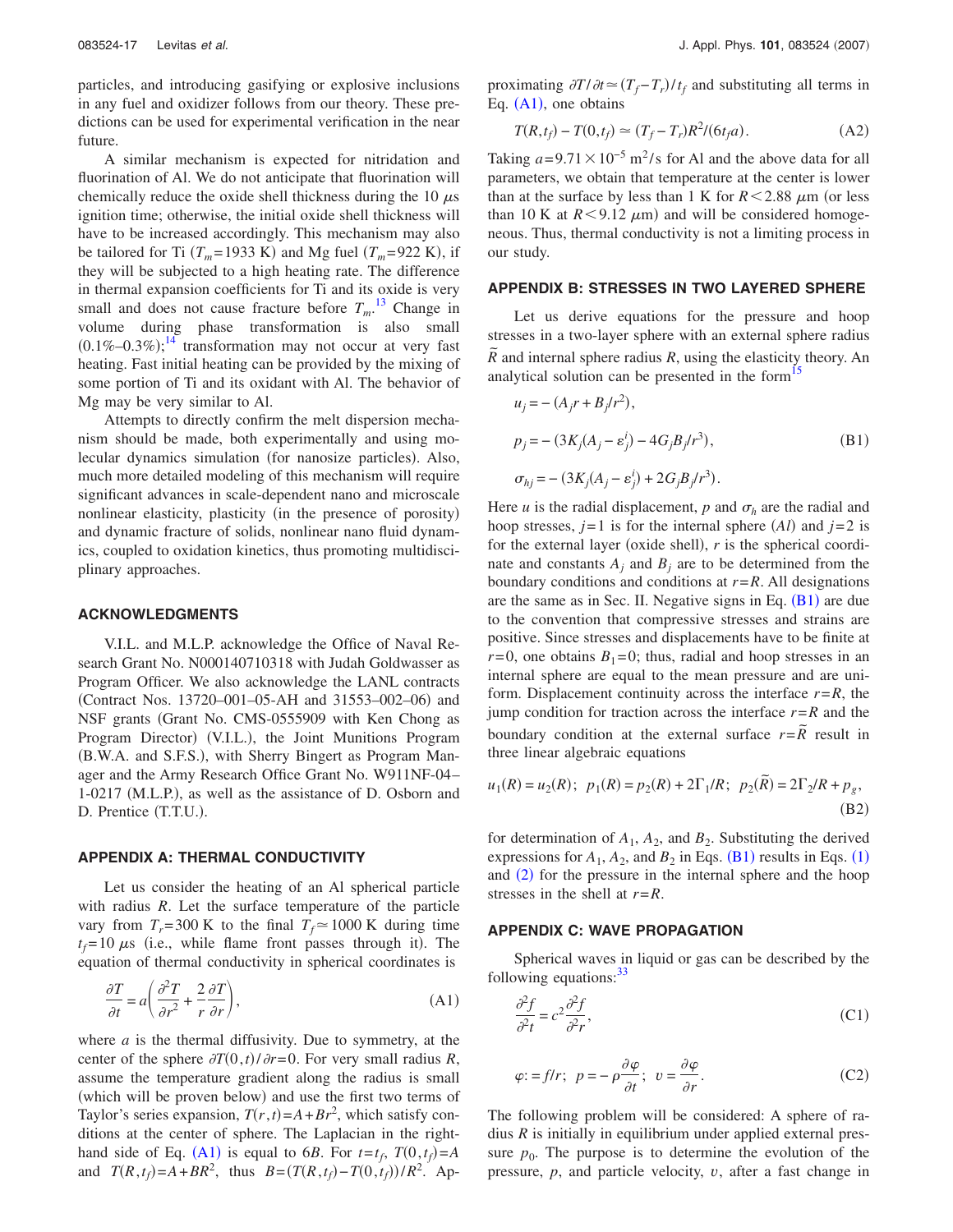external pressure  $p_{ex}(t)$ , in particular under unloading down to some final pressure  $p_f$ . For this problem consider unloading and the first wave reflected from the center only, because for larger time the solid oxide layer may be again formed at the external surface of the liquid drop (see Sec. III). The method of propagating waves and the Dalambert equation<sup>34</sup> is used to solve this problem. The initial and boundary conditions are

<span id="page-19-1"></span>
$$
p(r,0) = p_0; \ \ v(r,0) = 0; \ \ v(0,t) = 0; \ \ p(R,t) = p_{ex}(t).
$$
\n(C3)

These conditions will be transformed to the conditions for function *f*. A solution to this problem can be obtained by combining two problems:

(1) A solution to the problem with zero boundary conditions for  $f$  (or  $p$ ), i.e., a free oscillation problem:

$$
p(r,0) = p_0;
$$
  $v(r,0) = 0;$   $v(0,t) = 0;$   $p(R,t) = 0.$  (C4)

This problem can be solved in two steps:

(1a) A solution for an infinite sphere for which the boundary condition  $p(R, t) = 0$  is neglected;

(1b) a solution for a finite sphere that satisfies the boundary condition  $p(R,t)=0$ ;

(2) propagation of the boundary regime

$$
p(r,0) = 0
$$
;  $v(r,0) = 0$ ;  $v(0,t) = 0$ ;  $p(R,t) = p_{ex}(t)$ . (C5)

First, find scaling rules for the pressure and velocity using dimensional analysis. The solutions depend on the following dimensional parameters:  $p_0$ ,  $\rho$ ,  $c$ , and  $R$ . It follows from Eq. ([C2](#page-18-2)) for pressure that function  $\varphi$  can be presented as  $\varphi = (p_0 R / \rho c) \overline{\varphi}$ , where the bar designates a dimensionless function. Then Eq.  $(C2)$  $(C2)$  $(C2)$  results in

<span id="page-19-0"></span>
$$
f = \frac{p_0 R^2}{\rho c} \overline{f}; \quad p = p_0 \overline{p}; \quad v = \frac{p_0}{\rho c} \overline{v}.
$$
 (C6)

Note if one would start with Eq.  $(C2)$  $(C2)$  $(C2)$  for velocity, one obtains an incorrect result:  $\varphi = cR\overline{\varphi}$ ,  $f = cR^2f$ ,  $p = \rho c^2\overline{p}$ , and  $v = c\overline{v}$ . This means that dimensional analysis does not give an unambiguous result; however, Eq.  $(C6)$  $(C6)$  $(C6)$  is confirmed by the direct solution of Eqs.  $(C1)$  $(C1)$  $(C1)$ – $(C3)$  $(C3)$  $(C3)$ . Dimensionless functions *f*,  $\overline{\varphi}$ ,  $\overline{v}$ , and  $\overline{p}$  depend on dimensionless coordinate  $\overline{r}$ : = *r*/*R* and time  $\bar{t}$ : =  $t/t_p$ , where we define an acoustic time  $t_p$ : =  $R/c$  during which the wave propagates from the surface to the center of the sphere.

*Problem 1a*. A solution of the wave equation can be presented in the form

$$
f_h(r,t) = q_1(r+ct) + q_2(r-ct),
$$
 (C7)

where  $q_1$  and  $q_2$  are some functions. Since the function  $\varphi_h$  is finite at  $r=0$ , then  $f_h(0,t)=0$ . This implies  $q_1(ct)=-q_2(-ct)$ and

<span id="page-19-2"></span>
$$
f_h = q(r + ct) - q(ct - r); \ \ \varphi_h = \frac{q(r + ct) - q(ct - r)}{r}.
$$
 (C8)

The initial condition  $v(r, 0) = \partial \varphi(r, 0) / \partial r = 0$ , results in  $\varphi(r,0)$ =const. Since it follows from Eq. ([C8](#page-19-2)) that  $\varphi(0,t)$  $= 0$ , and in particular,  $\varphi(0,0) = 0$ , then  $\varphi(r,0) = 0$  and  $q(r) = q(-r)$ . Since the derivative of the even function is the odd function, then  $dq(r)/dr = -dq(-r)/dr$ . Another initial condition

$$
p(r,0) = -\rho \frac{\partial \varphi(r,0)}{\partial t} = -\frac{\rho c}{r} \left( \frac{dq(r)}{dr} - \frac{dq(-r)}{dr} \right)
$$

$$
= -\frac{2\rho c}{r} \frac{dq(r)}{dr} = p_0 \tag{C9}
$$

results in

$$
q = -\frac{p_0}{4\rho c}r^2 + \text{const.}\tag{C10}
$$

<span id="page-19-3"></span>Substituting this expression in Eq.  $(C8)$  $(C8)$  $(C8)$ , one obtains

$$
f_h = -\frac{p_0 tr}{\rho}.\tag{C11}
$$

This solution corresponds to constant  $p=p_0$  and  $v=0$ , i.e., there are no oscillations in an infinite sphere.

*Problem 1b*. To modify the above problem for a finite sphere and consider the boundary condition  $p(R, t) = 0$  which corresponds to  $f_h(R,t)=0$ , we have to represent  $f_h$  in the  $form<sup>34</sup>$  $form<sup>34</sup>$  $form<sup>34</sup>$ 

<span id="page-19-4"></span>
$$
f_h = 0.5(\Phi(r+ct) + \Phi(r-ct)) + \frac{1}{2c} \int_{r-ct}^{r+ct} \Psi(\alpha)d\alpha, \quad (C12)
$$

where  $\Phi$  and  $\Psi$  are periodic functions with period 2*R* and are odd with respect to the points  $r=0$  and  $r=R$  and determined by the initial conditions at  $0 \le r \le R$ 

$$
f_h(r,0) = \Phi(r); \quad \frac{\partial f_h(r,0)}{\partial t} = \Psi(r). \tag{C13}
$$

Using Eq. ([C11](#page-19-3)), we obtain  $\Phi = 0$  and  $\Psi = -p_0 r/\rho$  at  $0 \le r \le R$ . Since  $\Psi$  is an odd function with respect to the point  $r=0$ ,  $\Psi$  has the same expression for  $-R \le r \le R$ . If we introduce the unit step function on the interval  $[a,b]$  (which is equal to 1 on the interval  $[a,b]$  and to 0 outside the interval [a,b]) by the equation  $U(a,b) = H(\alpha - a)H(b-\alpha)$ , where *H* is the Heaviside unit step function  $[H(\alpha - a) = 1]$  for  $\alpha \ge a$ and  $H(\alpha - a) = 0$  for  $\alpha \le a$ , then we can continue function  $\Psi$ periodically (Fig. [5](#page-10-0)):

$$
\Psi(\alpha) = -\frac{p_0}{\rho} [\alpha U(-R, R) + (\alpha - 2R)U(R, 3R)
$$

$$
+ (\alpha + 2R)U(-3R, -R)] \text{ for } -3R \le \alpha \le 3R,
$$
(C14)

or using dimensionless form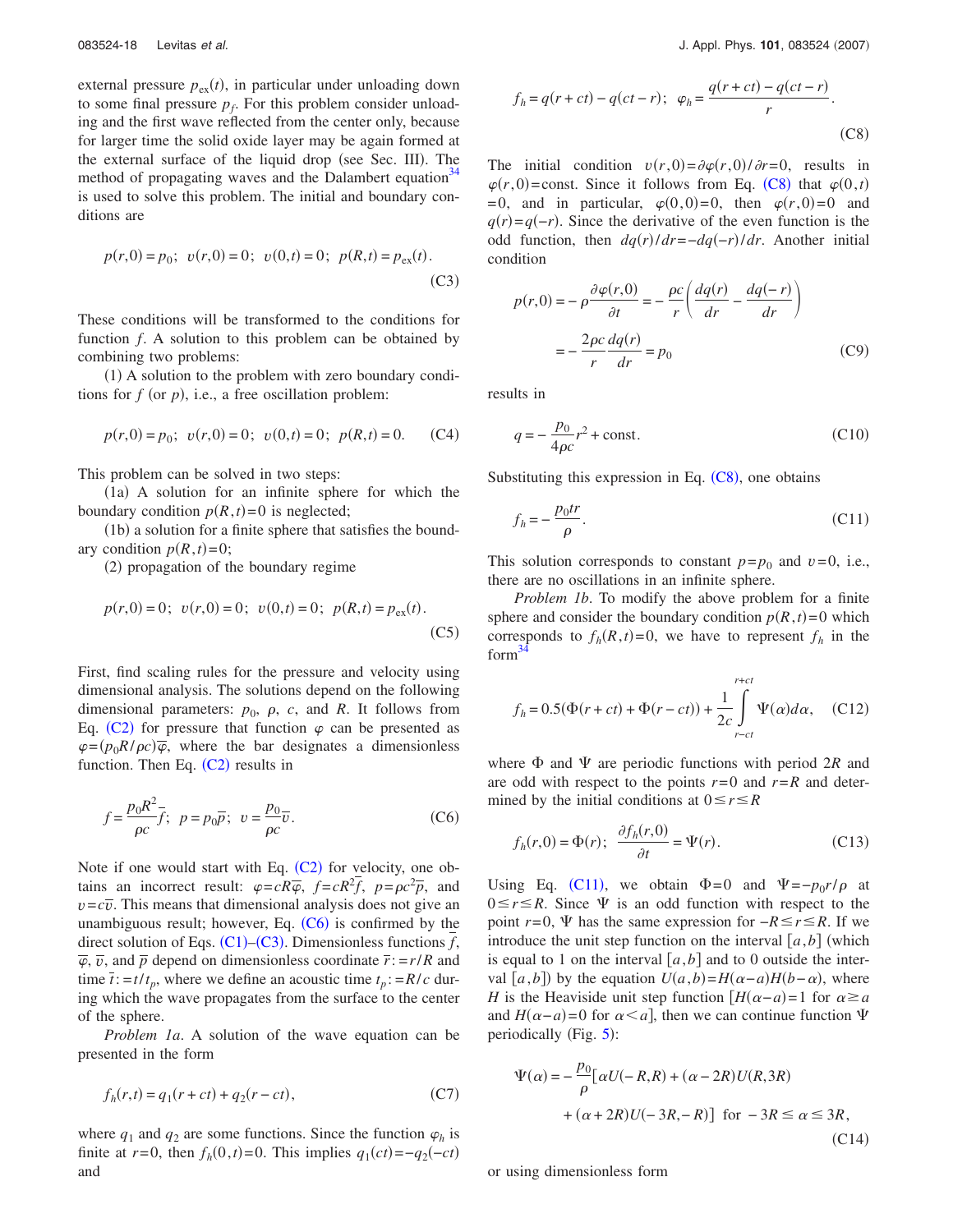$$
\Psi(\alpha) = \frac{p_0 R}{\rho} \overline{\Psi}(\overline{\alpha}),
$$
  

$$
\overline{\alpha} = \alpha/R,
$$
 (C15)

$$
\overline{\Psi}(\overline{\alpha}) = -[\overline{\alpha}U(-1,1) + (\overline{\alpha}-2)U(1,3) + (\overline{\alpha}+2)U(-3,-1)]
$$
  
for  $-3 \le \overline{\alpha} \le 3$ .

For unloading and reflected waves,  $0 \le r \le R$  and  $0 \le ct$  $\leq$ 2*R*; then 0 $\leq$ *r*+*ct*≤3*R* and −2*R* $\leq$ *r*−*ct*≤*R*. That is why the interval  $-3R \le \alpha \le 3R$  is sufficient for our purposes but the function  $\Psi$  can be easily periodically continued by adding the terms  $(\alpha - (n+1)R)U(Rn, R(n+2))$  with positive and negative integers  $n$ . Thus, function  $\Psi$  represents a straight line in the interval  $[-R, R]$  passing through zero which is periodically continued along the  $\alpha$  axis (Fig. [5](#page-10-0)). Then, according to Eq.  $(C12)$  $(C12)$  $(C12)$ 

$$
f_h = G(r + ct) - G(r - ct),
$$
\n(C16)  
\n
$$
G(\alpha) = \frac{1}{2c} \int_0^{\alpha} \Psi(\xi) d\xi
$$
\n
$$
= -\frac{p_0}{4\rho c} [U(-R, R)\alpha^2 + U(R, 3R)(\alpha - 2R)^2
$$
\n
$$
+ U(-3R, -R)(2R + \alpha)^2],
$$

or using dimensionless form

$$
f_h = \frac{p_0 R^2}{\rho c} \overline{f}_h,
$$
  
\n
$$
\overline{f}_h := \overline{G}(\overline{r} + \overline{t}) - \overline{G}(\overline{r} - \overline{t}),
$$
\n(C17)  
\n
$$
\overline{G}(\overline{\alpha}) = \frac{1}{2} \int_0^{\overline{\alpha}} \overline{\Psi}(\xi) d\xi
$$
  
\n
$$
= -\frac{1}{4} [U(-1, 1)\overline{\alpha}^2 + U(1, 3)(\overline{\alpha} - 2)^2
$$
  
\n
$$
+ U(-3, -1)(2 + \overline{\alpha})^2].
$$

Again, terms  $0.5(\alpha - (n+1)R)^2 U(Rn, R(n+2))$  can be added for further periodic continuation. Using Eq.  $(C2)$  $(C2)$  $(C2)$  we obtain for pressure and particle velocity

$$
p_h = -\frac{\rho}{2r} (\Psi(r+ct) + \Psi(r-ct)) = \frac{p_0}{\bar{r}} \overline{p}_h;
$$
\n(C18)\n
$$
\overline{p}_h := -\frac{1}{2} (\overline{\Psi}(\overline{r} + \overline{t}) + \overline{\Psi}(\overline{r} - \overline{t})),
$$
\n
$$
v_h = \frac{p_0}{\rho c} \frac{\partial (\overline{f}_h/\overline{r})}{\partial \overline{r}} = \frac{p_0}{\rho c \bar{r}} \left[ \frac{1}{2} (\overline{\Psi}(\overline{r} + \overline{t}) - \overline{\Psi}(\overline{r} - \overline{t})) - \frac{\overline{f}_h}{\bar{r}} \right].
$$
\n(C19)

*Problem 2.* Let us consider propagation of the boundary regime  $p(R, t) = p_{ex}(t)$ . Using Eq. ([C2](#page-18-2)), we obtain the corresponding boundary condition for the function  $f<sub>b</sub>$ :

$$
f_b(R,t) = f_{ex}(t) = -(R/\rho) \int_0^t p_{ex}(\tau) d\tau = \frac{p_0 R^2}{\rho c} \bar{f}_{ex}(\bar{t}),
$$

where

$$
\overline{f}_{\text{ex}}(\overline{t}) := -\int_{0}^{\overline{t}} \overline{p}_{\text{ex}}(\tau) d\tau, \quad \overline{p}_{\text{ex}} := p_{\text{ex}}/p_{0}.
$$

Then if we are interested in propagation of the boundary regime to the center of the sphere and one reflection from the center, the propagating and reflecting waves have to be combined

$$
f_b = f_{ex}[t - (R - r)/c] - f_{ex}[t - (R + r)/c] = \frac{p_0 R^2}{\rho c} \bar{f}_b,
$$
  

$$
\bar{f}_b := \bar{f}_{ex}(\bar{t} + \bar{r} - 1) - \bar{f}_{ex}(\bar{t} - \bar{r} - 1).
$$
 (C20)

Generalization for an arbitrary number of reflections from the center and free surface of the sphere can be obtained in a standard way.<sup>34</sup> Then using Eq.  $(C2)$  $(C2)$  $(C2)$  we obtain

$$
p_b = -\frac{p_0}{\bar{r}} \frac{\partial \bar{f}_b}{\partial \bar{t}}, \ \ v_b = \frac{p_0}{\rho c} \frac{\partial (\bar{f}_b / \bar{r})}{\partial \bar{r}}.
$$
 (C21)

Expressions for the pressure and velocity can be simplified using the definition of  $f_{\text{ex}}$ 

$$
p_b = \frac{1}{r} (p_{ex}[t - (R - r)/c] - p_{ex}[t - (R + r)/c])
$$
  
=  $\frac{p_0}{\bar{r}} (\bar{p}_{ex}[\bar{t} + \bar{r} - 1] - \bar{p}_{ex}[\bar{t} - \bar{r} - 1]),$  (C22)

$$
v_b = -\frac{p_0}{\rho c \bar{r}} \left[ \overline{p}_{\text{ex}} (\overline{r} + \overline{t} - 1) + \overline{p}_{\text{ex}} (\overline{r} - \overline{t} - 1) + \frac{\overline{f}_b}{\overline{r}} \right]. \tag{C23}
$$

The complete solution of the problem is a combination of two solutions

$$
p = p_h + p_b; \quad v = v_h + v_b. \tag{C24}
$$

<span id="page-20-0"></span><sup>1</sup>B. W. Asay, S. F. Son, J. R. Busse, and D. M. Oschwald, Propellants, Explos., Pyrotech. **29**, 216 (2004).

 ${}^{2}S$ . F. Son, W. C. Danen, B. S. Jorgensen, B. W. Asay, J. R. Busse, and M. L. Pantoya, in *Defense Applications of Nanomaterials*, edited by A. W. Miziolek, S. P. Karna, J. M. Mauro, and R. A. Vaia, ACS Symposium Series 891, 2005, Chap. 16, pp. 227–240.

<span id="page-20-3"></span><sup>3</sup>B. S. Bockmon, M. L. Pantoya, S. F. Son, B. W. Asay, and J. T. Mang, J. Appl. Phys. **98**, 064903 (2005).

- <span id="page-20-1"></span><sup>4</sup>K. B. Plantier, M. L. Pantoya, and A. E. Gash, Combust. Flame 140, 299  $(2005)$ .
- <span id="page-20-2"></span>(2005).<br><sup>5</sup>J. J. Granier and M. L. Pantoya, Combust. Flame **138**, 373 (2004).<br><sup>6</sup>T. Bazun, H. Krier, and N. Glumee, Combust. Flame **145**, 703 (20
- <span id="page-20-4"></span><sup>6</sup>T. Bazyn, H. Krier, and N. Glumac, Combust. Flame **145**, 703 (2006).
- <span id="page-20-5"></span> ${}^{7}$ K. Park, D. Lee, A. Rai, D. Mukherjee, and M. Zachariah, J. Phys. Chem.  $_{\rm B}^{\rm B}$  109, 729 (2005).
- <span id="page-20-6"></span>E. Bergsmark, C. J. Simensen, and P. Kofstad, Mater. Sci. Eng., A **120**, 91  $(1989).$
- <span id="page-20-7"></span>T. A. Bruzostowski and I. Glassman, in *Heterogeneous Combustion*, edited by H. G. Wolfhard, I. Glassman, and L. Green, Jr. (Academic, New York, 1964).